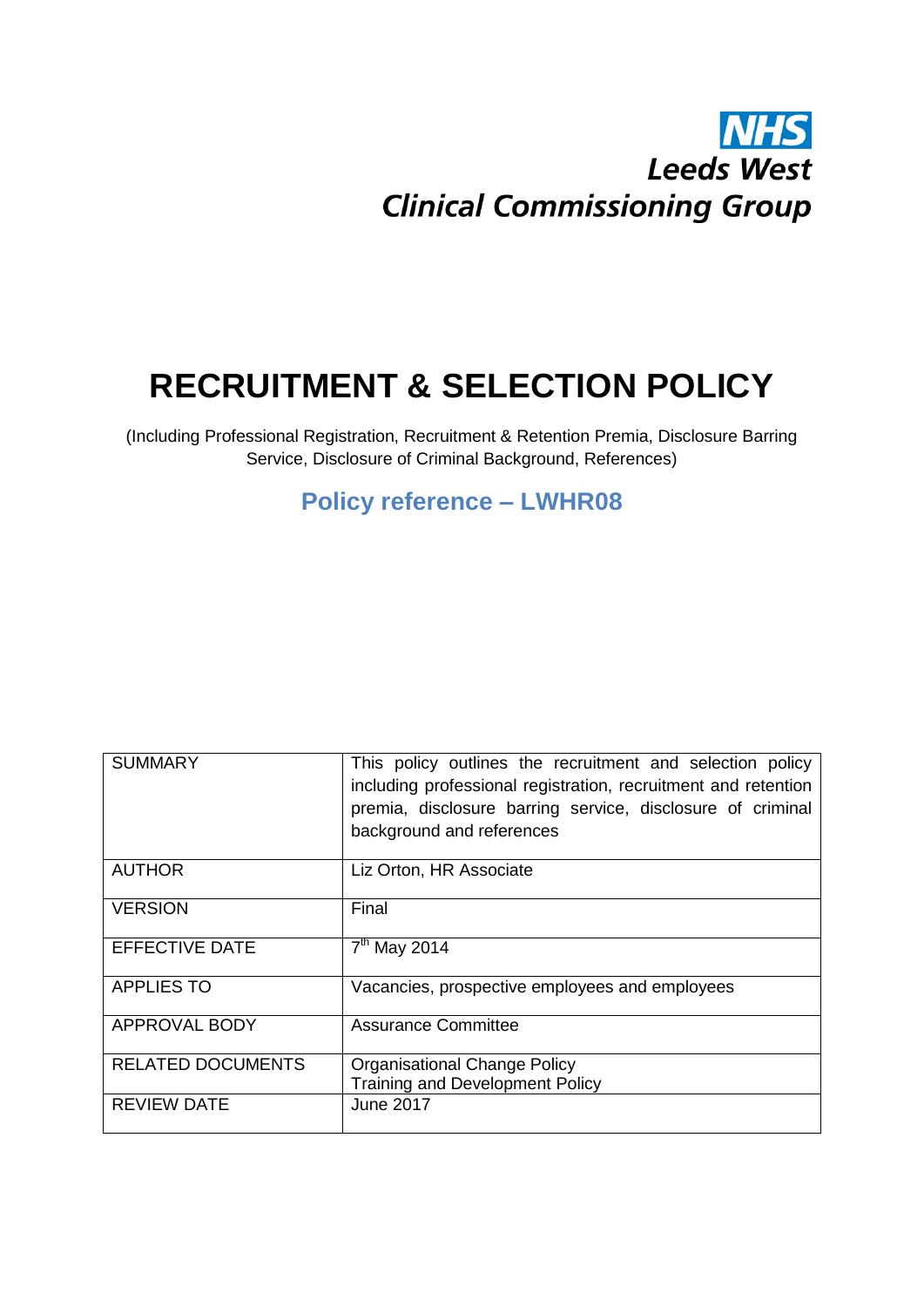# **VERSION CONTROL SHEET**

| <b>Version</b> | <b>Date</b> | <b>Author</b>           | <b>Status</b> | <b>Comment</b>                                                                         |
|----------------|-------------|-------------------------|---------------|----------------------------------------------------------------------------------------|
| 1.1            | 21/11/13    | Liz Orton               | draft         |                                                                                        |
| 1.2            | 13/01/14    | Hannah<br><b>Morris</b> | draft         | Social Partnership Forum                                                               |
| 1.3            | 03/02/14    | Hannah<br>Morris        | draft         |                                                                                        |
| 1.4            | 07/04/14    | Hannah<br><b>Morris</b> | draft         | Amended the scope to include non-<br>directly employed staff for relevant<br>sections. |
|                |             |                         |               |                                                                                        |
|                |             |                         |               |                                                                                        |
|                |             |                         |               |                                                                                        |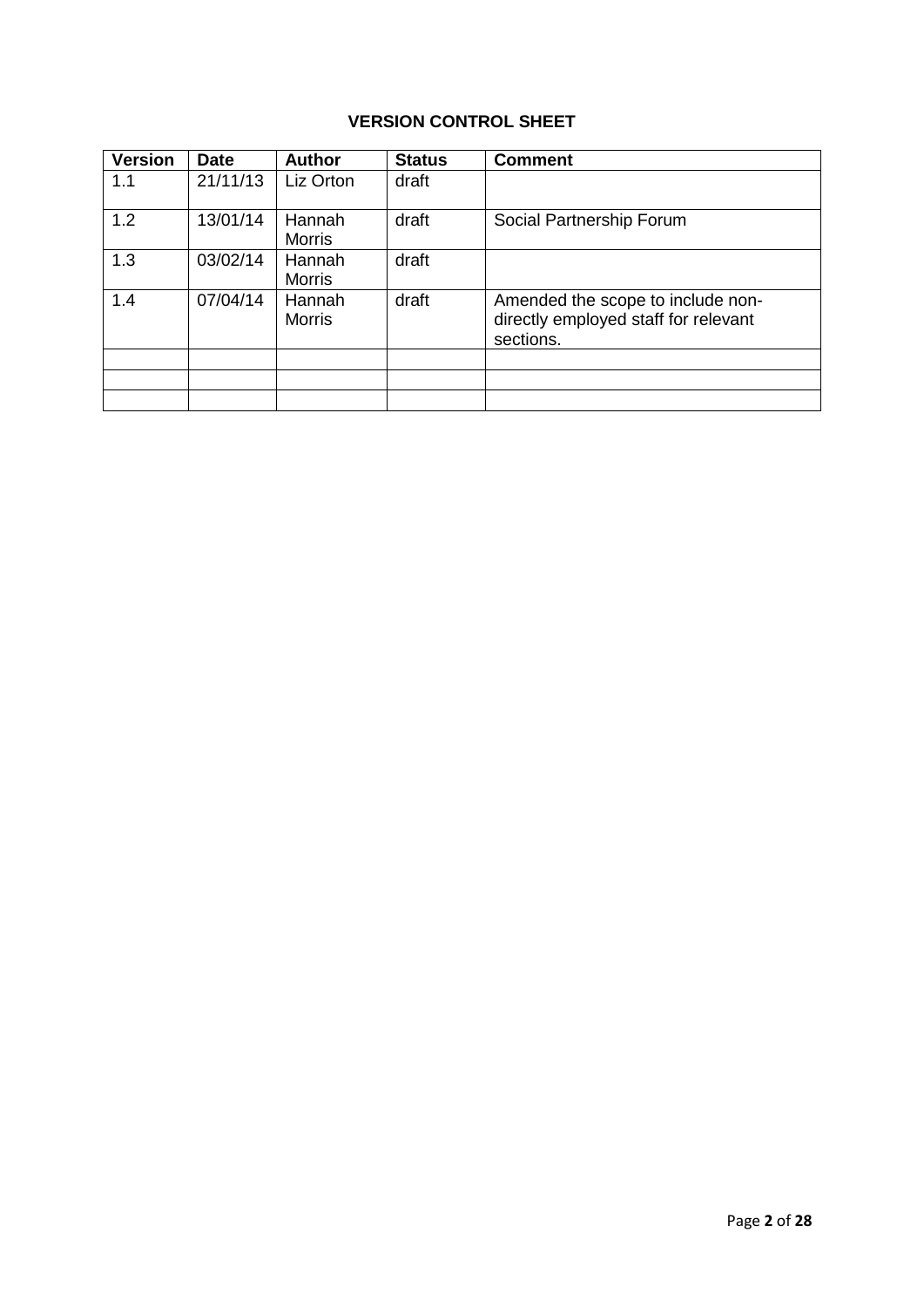# **CONTENTS**

| <b>Section</b>                                                                                                                                                                                                                                                                                                                                                                                                                                                         | Page                                                           |
|------------------------------------------------------------------------------------------------------------------------------------------------------------------------------------------------------------------------------------------------------------------------------------------------------------------------------------------------------------------------------------------------------------------------------------------------------------------------|----------------------------------------------------------------|
| 1<br>Purpose<br>2<br>Scope<br>3<br><b>Equality Statement</b><br>Accountability<br>4<br>5<br><b>Implementation &amp; Monitoring</b><br>6<br>Responsibilities<br>6.1<br><b>Employees, Prospective Employees</b><br>6.2<br><b>Recruiting Manager</b>                                                                                                                                                                                                                      | 4<br>4<br>4<br>4<br>4<br>4                                     |
| 6.3<br>Workforce & OD Service<br>Identifying a vacant post<br>7<br>8<br>Appointing to a vacant post without advertising<br><b>Job Evaluation</b><br>9<br>Financial / Establishment Control<br>10<br>11<br>Advertising a Vacancy<br><b>External Recruitment</b><br>11.2<br>11.3<br><b>Internal Recruitment</b>                                                                                                                                                          | 5<br>6<br>6<br>6<br>$\overline{7}$                             |
| Shortlisting<br>12<br>13<br><b>Interview Assessment</b><br>14<br><b>Additional Assessment Methods</b><br>15<br><b>Selection Decisions</b><br>16<br><b>Pre-employment Checks</b><br>17<br><b>Alert Letters</b><br>18<br><b>Starting Salary &amp; Incremental Dates</b><br><b>Recruitment &amp; Retention Premia</b><br>19<br>20<br>Induction<br>21<br><b>Starter Documentation</b><br>22<br><b>Managing Personal Relationships</b><br>23<br><b>Secondary Employment</b> | 7<br>8<br>8<br>8<br>8<br>9<br>10<br>10<br>10<br>10<br>10<br>11 |
| <b>Appendix</b><br>Appendix 1<br><b>Pre-employment Checks</b><br><b>Recruitment &amp; Retention Premia</b><br>Appendix 2<br>Appendix 3<br><b>Professional Registration</b><br>Appendix 4<br>Disclosure of Criminal Background & Recruiting Ex-Offenders<br>Appendix 5<br><b>Managing Personal Relationships</b>                                                                                                                                                        | 12<br>17<br>20<br>23<br>25                                     |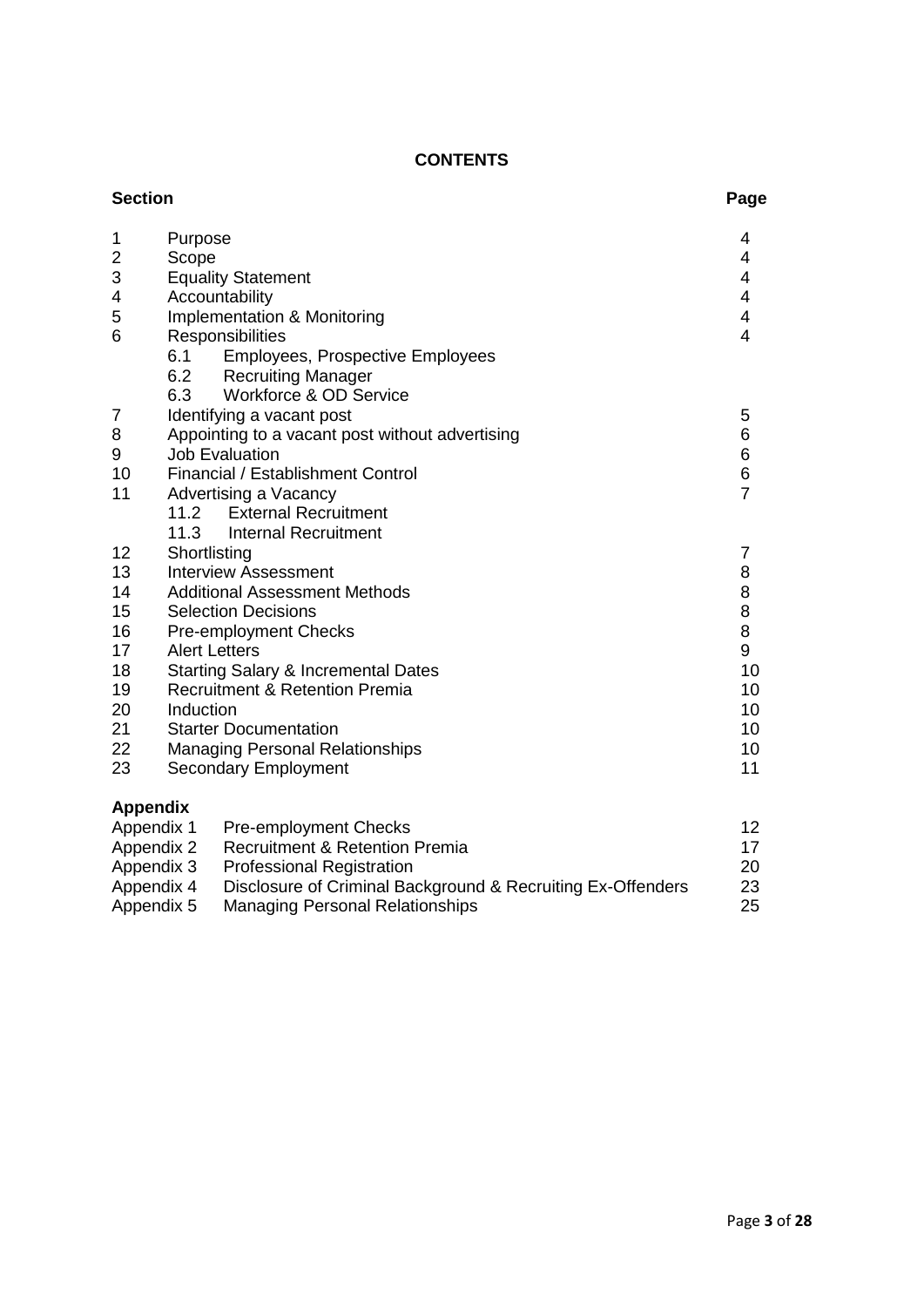# **1. PURPOSE**

- 1.1 The Recruitment and Selection Policy is designed to support managers in providing a fair, consistent and effective approach to the recruitment of all employees, in accordance with employment law and best practice.
- 1.2 The organisation actively promotes equality of opportunity for all and welcomes applications from a wide range of candidates.
- 1.3 The organisation complies fully with the NHS Employment Check Standards and the Disclosure & Barring Service (DBS) code of practice and undertakes to treat all applicants fairly to ensure a fair process. This will help to ensure the organisation employs high quality staff who are not deemed a risk to patients or the public.

# **2. SCOPE**

2.1 This policy applies to prospective employees and employees. Professional Registration and Disclosure of Criminal Background appendices will also apply to non-directly employed staff engaged with the organisation.

# **3. EQUALITY STATEMENT**

3.1 In applying this policy, the organisation will have due regard for the need to eliminate unlawful discrimination**,** promote equality of opportunity**,** and provide for good relations between people of diverse groups, in particular on the grounds of the following characteristics protected by the Equality Act (2010); age, disability, gender, gender reassignment, marriage and civil partnership, pregnancy and maternity, race, religion or belief, and sexual orientation, in addition to offending background, trade union membership, or any other personal characteristic. A single Equality Impact Assessment is used for all policies and procedures.

#### **4. ACCOUNTABILITY**

4.1 The Chief Officer is accountable for this policy.

# **5. IMPLEMENTATION AND MONITORING**

- 5.1 The Assurance Committee is responsible for formal approval and monitoring compliance with this policy. Following ratification the policy will be disseminated to staff via the organisations intranet.
- 5.2 The policy and procedure will be reviewed periodically by Human Resources in conjunction with managers and Trade Union representatives where applicable. Where review is necessary due to legislative change, this will happen immediately.

#### **6 RESPONSIBILITIES**

6.1 Good working relations are vital for the organisation to operate successfully and provide services. There is a joint responsibility for management, trade unions and employees to accept the responsibility of working together on issues in good faith and with the shared intention of facilitating good working relations.

#### 6.2 **Employees and Prospective Employees**

6.2.1 It is the responsibility of the above to: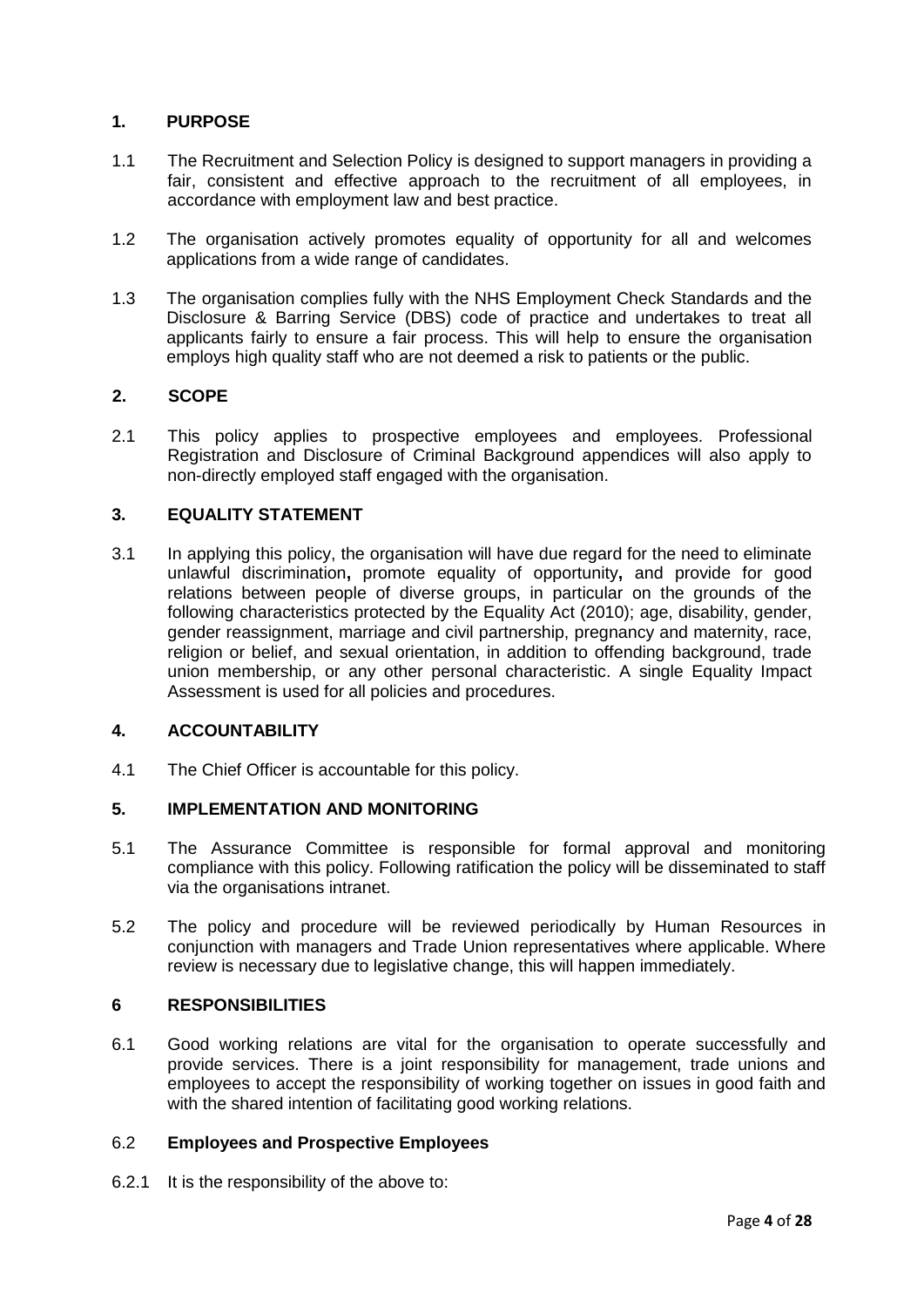- Provide all relevant information and documentation required by the organisation to comply with recruitment processes.
- Ensure that professional registration is maintained (where appropriate) in line with the organisations protocol and procedures.
- Advise their recruiting manager or line manager of any changes in their circumstances.
- Inform their line manager should they be charged with an offence or if their status changes with regard to checks during their employment.

# 6.3 **Recruiting Manager**

- 6.3.1 It is the responsibility of the recruiting Manager to:
	- Comply with this policy and all related recruitment procedures.
	- Ensure all necessary pre-employment checks are carried out on prospective appointments, including temporary, secondment and agency staff.
	- *(Training requirement to be decided by organisation)* Attend recruitment training and be aware of and apply all of the organisations recruitment procedures.
	- Ensure that the recruitment and selection policy is applied fairly to all.
	- Seek advice from a HR representative if information comes to light at any stage of the process which may impact on the employment offer.

#### 6.4 **Human Resources**

- 6.4.1 It is the responsibility of the service to:
	- Devise a policy and procedure on recruitment & selection of employees and to ensure that the policy and procedure is maintained and updated accordingly in line with any organisation or legislative changes.
	- Provide on-going support and training for all managers, in dealing with the recruitment and selection process, to ensure compliance with the relevant HR policies and procedures.
	- Monitor all recruitment to ensure all required pre-employment checks have been completed. Ensure that completed documentation is place on file and meets all audit requirements.
	- Collect and report equality monitoring data for recruitment and selection. Identify potential inequalities and propose actions to address these.

# **7. Identifying a Vacant Post**

- 7.1 When a vacancy arises, managers will want to consider the most appropriate way to cover the work. Before a new or revised job description and job specification is drawn up, managers should review the staffing levels, skill mix and working patterns in their team to identify any potential redeployments.
- 7.2 The following question should be considered:
	- Can the work itself by eliminated?
	- Can the work be absorbed by re-organising existing resources?
	- Is it the same job as was done previously?
	- Do the hours need to be the same?
	- Can skill mix be considered as an alternative?
	- Will the job be permanent or temporary?
	- What future service developments or changes might affect the post?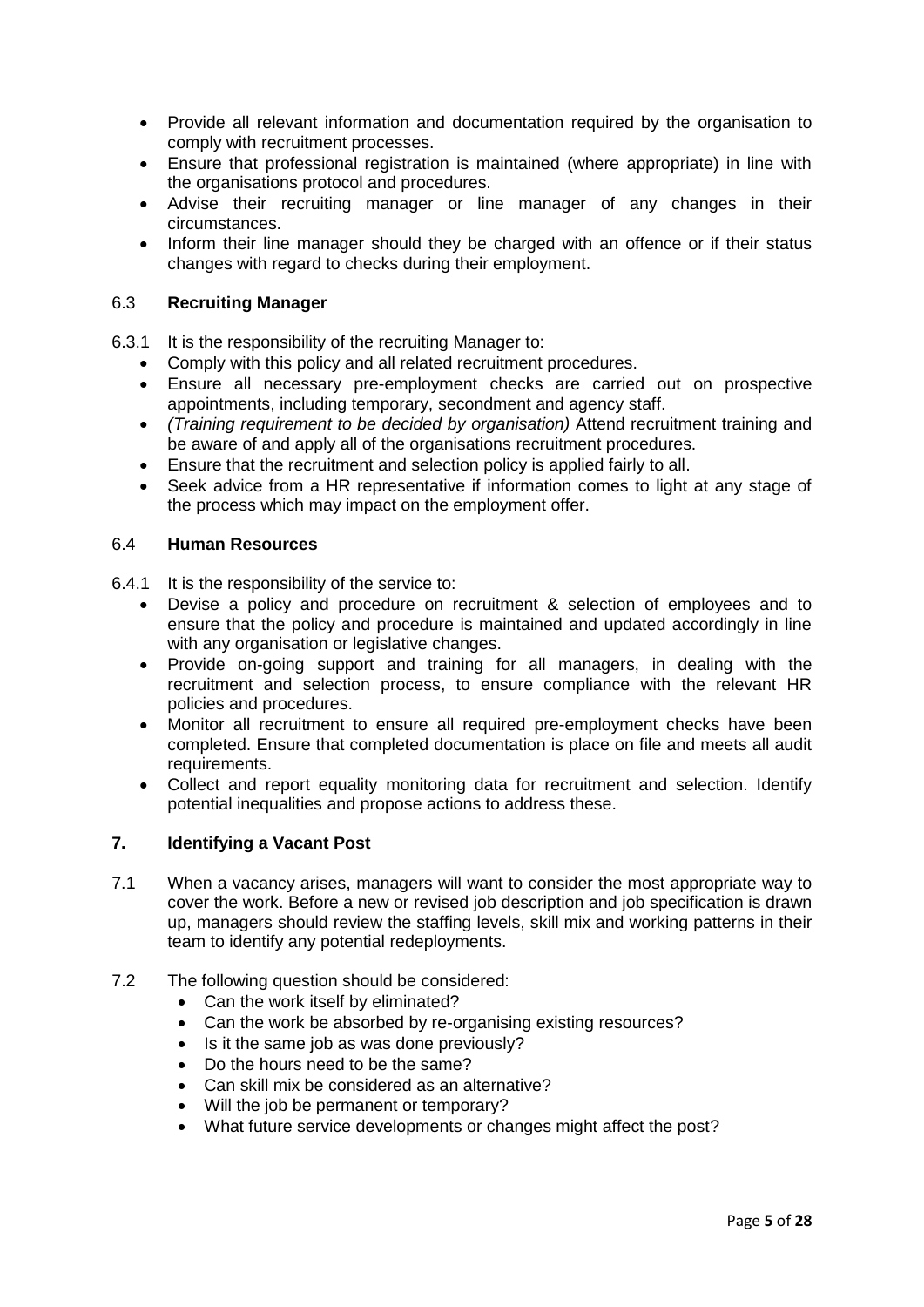# **8. Appointing to a vacant post without advertising**

- 8.1 If a post becomes available on a temporary basis due to such reasons as maternity or long-term sickness cover, the recruitment and selection process must be followed when selecting an employee to cover the vacancy. In such circumstances, it may be appropriate to recruit to the vacancy from a specific group of staff, for example where the post is of a specialist nature.
- 8.2 The ring fencing of vacancies would normally only apply where certain jobs are at risk. Where managers are considering ring fencing vacancies for any other reasons it is recommended they discuss this with the workforce service.
- 8.3 Prior to any post being advertised the organisation should give consideration to any employees who are currently 'At Risk'. At risk employees need only meet the essential criteria in order to have a ring fenced interview and the Recruiting Manager will need to provide evidence of why they are not appointable.
- 8.4 The organisation will also ensure that any national or regional clearing house initiatives are followed prior to advertising any vacancies externally.

# **9. Job Evaluation**

- 9.1 Having established that a vacancy exists a job description and person specification should be completed for the post. If it is an existing post then the current job description and person specification must be reviewed and any necessary changes made.
- 9.2 The job description should summarise the role and responsibilities of the post in a concise and accurate way.
- 9.3 The person specification defines the qualifications, skills, experience, aptitudes etc that are required by a person to fulfil the role. The criteria must be categorised as either essential (the minimum standard to perform the role adequately) or desirable (the standards which will enable the person to perform the job more effectively). The criteria used should be competency based to enable candidates to demonstrate how they have used particular skills previously.
- 9.4 The job description and person specification should be prepared in a standard format agreed by the organisation. Template will be provided by the workforce service.
- 9.5 All job descriptions and person specifications should be matched in line with the Agenda for Change job evaluation process. Any amendments to a previously banded job should be submitted to the workforce service who will evaluate whether the changes are sufficient to require the post to be re-banded. For positions that are not covered under the Agenda for Change terms and conditions advice on job evaluation should be sort from the HR department. Posts may be advertised subject to evaluation if necessary.

# **10. Financial / Establishment Control**

10.1 The organisations establishment control procedures should be completed prior to any post being advertised.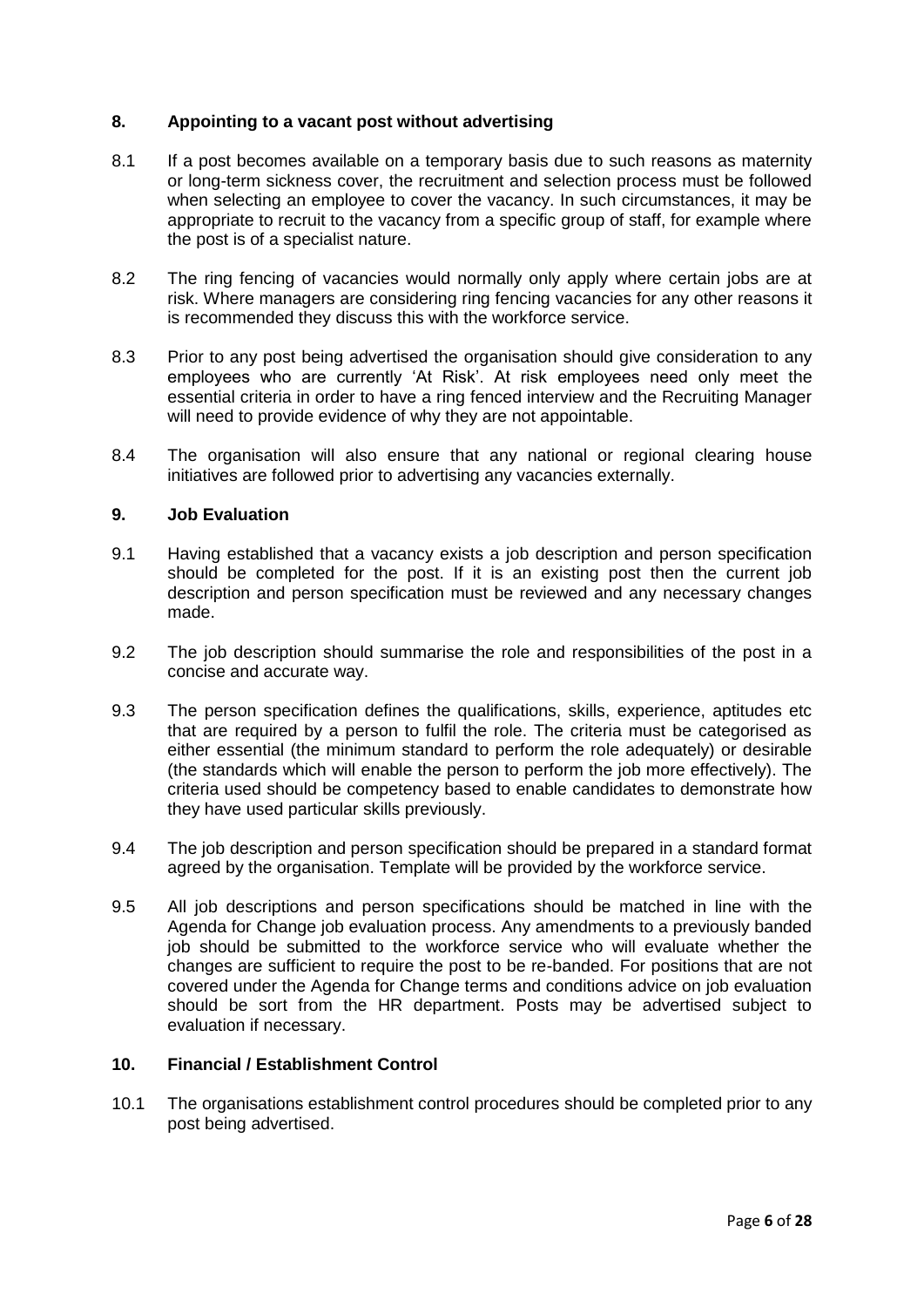# **11. Advertising a Vacancy**

11.1. Adverts will be placed by the workforce service, usually for a period of two weeks.

# 11.2 **External Recruitment**

- 11.2.1 External vacancies will normally be advertised on the NHS jobs website and applications are requested online. Under our responsibility to the Equality Act all applicants will be offered an application form in an appropriate format.
- 11.2.2 Where external advertising is appropriate local or national publications may be used or key community associations. Any advertising costs need to have prior approval from the organisations budget holder.
- 11.2.3 Where NHS jobs is not suitable, bespoke services should be discussed with a workforce representative.

# 11.3 **Internal Recruitment**

- 11.3.1 Vacancies can be advertised internally within the organisation, with only current employees eligible to apply. Citywide posts may also be advertised internally across the pool of all Leeds CCG's as appropriate.
- 11.3.2 Internal vacancies may be advertised via NHS jobs, the organisations newsletter, email system or intranet.
- 11.3.3 Applications will normally be requested online via NHS jobs. Alternative application processes may be available and should be discussed with a workforce representative.

#### **12. Shortlisting**

- 12.1 Shortlisting should be completed through the NHS Jobs site. A minimum of two shortlisting reviewers will be sent an email link once the vacancy closes. Where applications have not been via NHS Jobs the shortlisting matrix will be used.
- 12.2 Shortlisting must be carried out by examination of applications against the person specification and these must be applied consistently to all candidates on the basis of the information supplied in their applications. Where a large number of applicants satisfy the essential criteria other desirable criteria will be systematically applied to reduce the number of candidates. Under our commitment of the 'Positive about disability symbol' (Two Ticks), all candidates who meet the essential criteria and indicated that they have a disability, will be automatically shortlisted. Consideration will also be given to any live agreements regarding "at risk" staff and the impact on shortlisting. Please see the Organisational Change Policy.
- 12.3 Recruiting managers will not have access to any person information until after the short listing process has been concluded. The reasons for decisions not to shortlist should be clearly recorded on the short-listing section of NHS jobs and the shortlisting matrix. This information will be required as evidence if allegations of unfair treatment are made.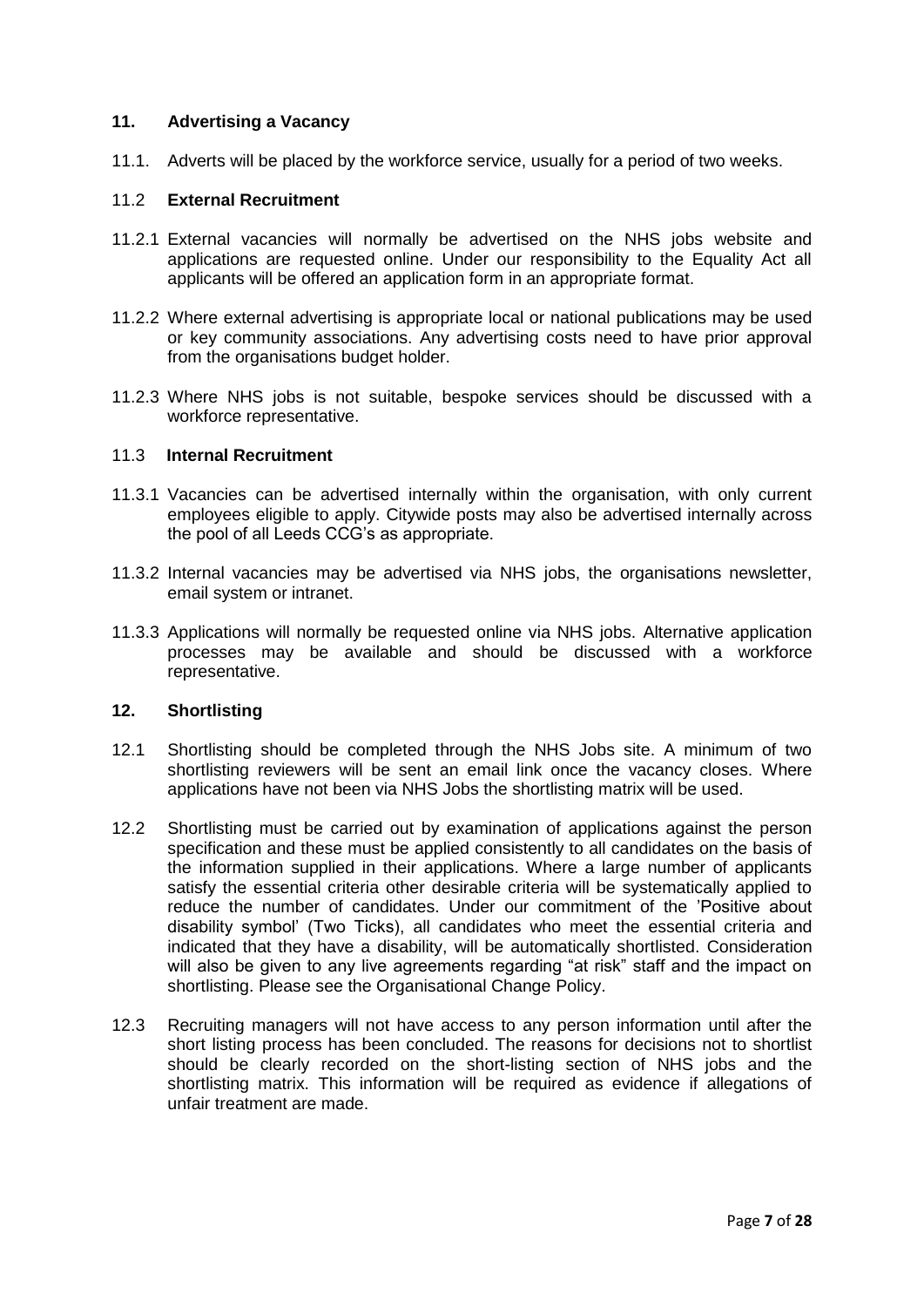#### **13. Interview Assessment**

- 13.1 Interview panels will consist of a minimum of two people at least one of whom must have undertaken the organisations Recruitment and Selection Training. For clinical posts, at least one panel member should be a clinician from the speciality to which the position relates. Any external assessors involved in the selection process will abide by the organisations recruitment and selection processes.
- 13.2 Shortlisted applicants will be invited to interview with reasonable notice before the interview date. Where possible the interview date should be included in the advert. The panel will take into consideration the timing of the dates of interview for any faith based date.
- 13.3 The recruiting manager will ensure that all panel members follow procedures and sound recruitment practices. Advice should be sought by a HR representative if reasonable adjustments are requested for a disabled candidate.
- 13.4 Where previously advised by the workforce service, recruiting managers are required to make reasonable adjustments that are required by candidates to take part in an interview, so that they are not at a substantial disadvantage. The recruiting manager will be responsible for co-ordinating arrangements for the day, including room bookings, refreshments and facilitating any requests made by applicants with a disability.
- 13.5 The workforce service will supply the interview panel with an interview schedule along with contact details for the shortlisted candidates. They will also provide a interview score sheet and a candidate appointment form.
- 13.6 Each interview panel member is responsible for recording their own assessment of each candidate by completing the interview assessment form. Any additional papers should be attached. Applicants are legally entitled to view these documents and they can be used in Employment Tribunals.
- 13.7 All panel members will ask the same core questions of each candidate, using the interview evaluation form. These questions will be based on the criteria in the person specification and can be weighted if appropriate.

# **14. Additional Assessment Methods**

14.1 Selection tests are an excellent method of assessing a candidate's ability to perform the duties of the post, providing they are relevant, reliable, fair and unbiased and are recommended for all recruitment exercises. Examples include, typing tests, in tray tests, writing a document, tests in the use of applicable software, case studies or scenario exercises and group exercises. It may be necessary to make reasonable adjustments to a test to accommodate a candidate with a disability.

#### **15. Selection Decisions**

- 15.1 Selection decisions must be objective and should only be made on the basis of how closely the candidates meet the person specification and interview assessment criteria.
- 15.2 Once a decision has been made the recruitment pack with all related documentation should be returned to the workforce service. The recruiting manager will be responsible for contacting candidates with the outcome and providing feedback.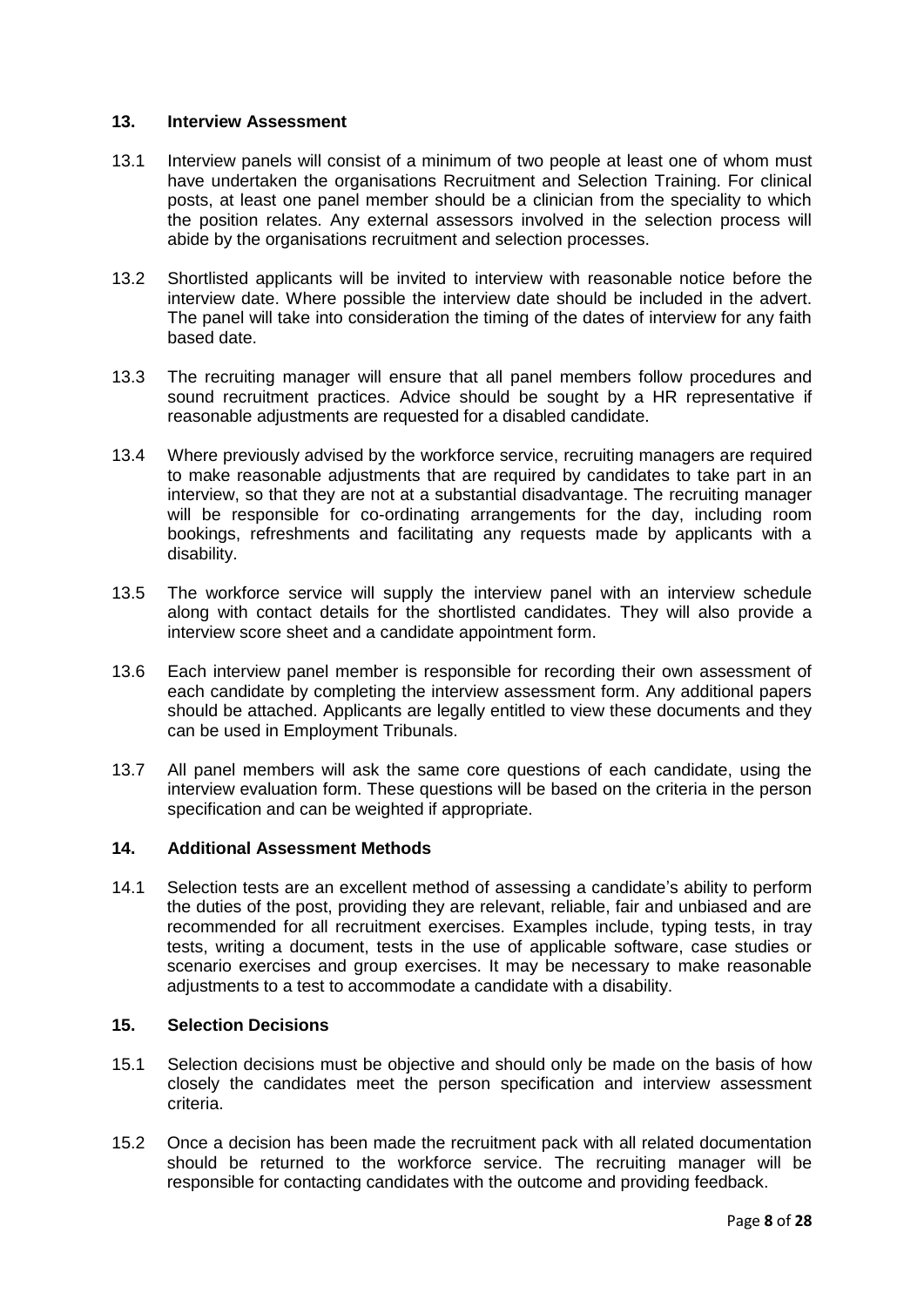# **16. Pre-employment Checks**

- 16.1 Following the recruitment process pre-employment checks will obtained. These must satisfy the requirements of the NHS Employers pre-employment check standards as follows:
	- Verification of identity checks
	- Right to work checks
	- Registration and qualification checks
	- **Employment history and reference checks**
	- Criminal record checks
	- Occupational health checks
- 16.2 All pre-employment checks should meet these requirements prior to the candidate receiving an official offer letter confirming appointment. The organisation will withdraw any offer of employment to anyone who fails to meet these requirements.
- 16.3 Evidence of all pre-employment checks conducted will be stored on individual HR files with a record of the outcome entered and maintained by the workforce service on ESR.
- 16.4 Temporary workers should only be obtained through recruitment agencies approved by the Government Procurement Service. These agencies are responsible for obtaining pre-employment checks on all workers in line with all the NHS Employment check standards.
- 16.5 Recruiting managers should not agree a start date prior to all pre-employment checks being completed. The organisation will withdraw any offer of employment to anyone who fails to meet these requirements.
- 16.6 Further information on the specific process for obtaining these checks and the process for the follow-up for those who fail to satisfy the checking arrangements is available in Appendix 1.

# **17. Alert Letters**

- 17.1 Alert Letters are issued to notify NHS organisations and others about health professionals whose performance or conduct could place patients or staff at serious risk.
- 17.2 Employees regulated by one of the following bodies are covered by this procedure and maybe subject to alert letters:
	- General Medical Council
	- General Dental Council
	- Nursing & Midwifery Council.
	- General Chiropractic Council
	- General Osteopathic Council
	- Health Professions Council
- 17.3 When Alert letters are received they are forwarded to the workforce service to ensure that they can be checked against records of candidates going through the recruitment process and existing staff. Their names will be entered on a local alert list database against which any potential new employees or workers will be checked before an offer of employment is made.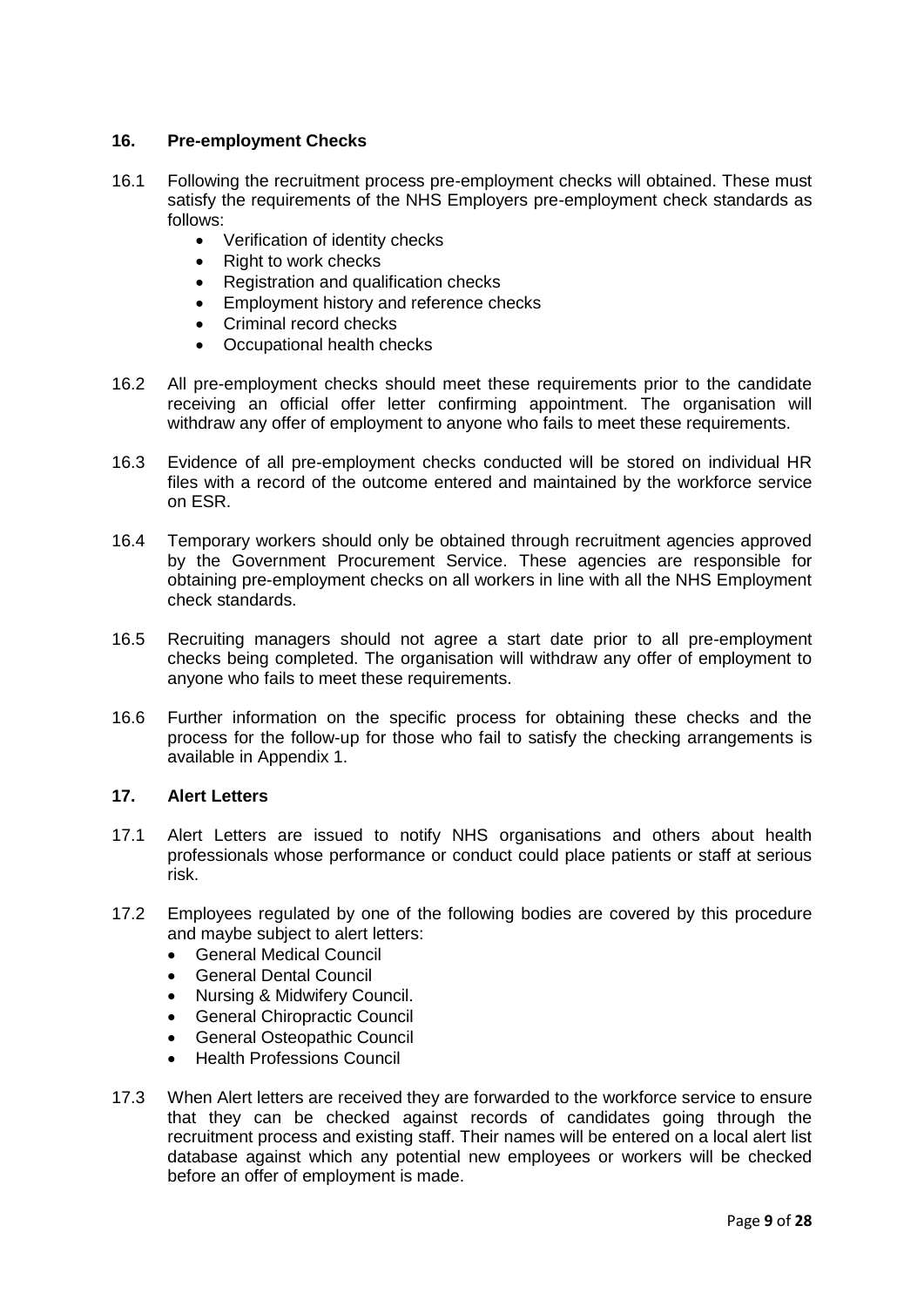17.4 If an applicant is identified as being on the alert letter database recruitment will be halted, relevant parties informed and appropriate action taken.

# **18. Starting Salary and Incremental Dates**

- 18.1 New employees from outside of the NHS should be appointed on the bottom salary point in the relevant band.
- 18.2 In exceptional circumstances the recruiting manager may wish to make an offer higher than the bottom of a particular salary band, taking into account previous equivalent service outside of the NHS. Recruiting managers will need to consider to what extent the previous service will be of relevance to their new post and make a clear rationale why a higher offer is appropriate.

In considering the case for counting previous equivalent service outside of the NHS, account should be taken of other terms and conditions of service applicable to the post, for example:

- Any additional allowances attached to the post e.g. Working outside normal hours; on-call; Recruitment and Retention Premia etc.
- The final salary Occupational Pension Scheme
- Annual leave and sick leave entitlements
- 18.3 Salaries agreed must exist as a point on the payscale for the payband and should never be more than the maximum of the scale.
- 18.4 When a candidate already working for the NHS is offered a job that is at the same pay band as their current role, they would move across on the same pay point. When a candidate already working for the NHS is offered a job that is at a higher band pay should be set at the minimum of the new pay band. However, if this would result in no increase either because the individual is receiving a bonus or recruitment or retention premium or because they are at the top of the band, the individual would go to the first pay point in the band which would result in an increase in pay.
- 18.5 For newly appointed or promoted staff the incremental date will be the date they take up their post.

#### **19. Recruitment & Retention Premia**

The aim of a Recruitment and Retention premia is to ensure that the organisation remunerates all of its employees at a level at which recruitment and retention difficulties will not be encountered. Principles and Definitions can be found in appendix 2.

#### **20. Induction**

All new employees must be fully inducted into the organisation following the Induction policy. (Please refer to the Training and Development Policy)

#### **21. Starter Documentation**

The recruiting manager or line manager (if different) is responsible for ensuring that all new starter paperwork is completed on the employees first day.

#### **22. Managing Personal Relationships**

Applicants will be required to declare on their application any personal/work relationship issue as this may cause a conflict of interest. Further information is included in Appendix 5.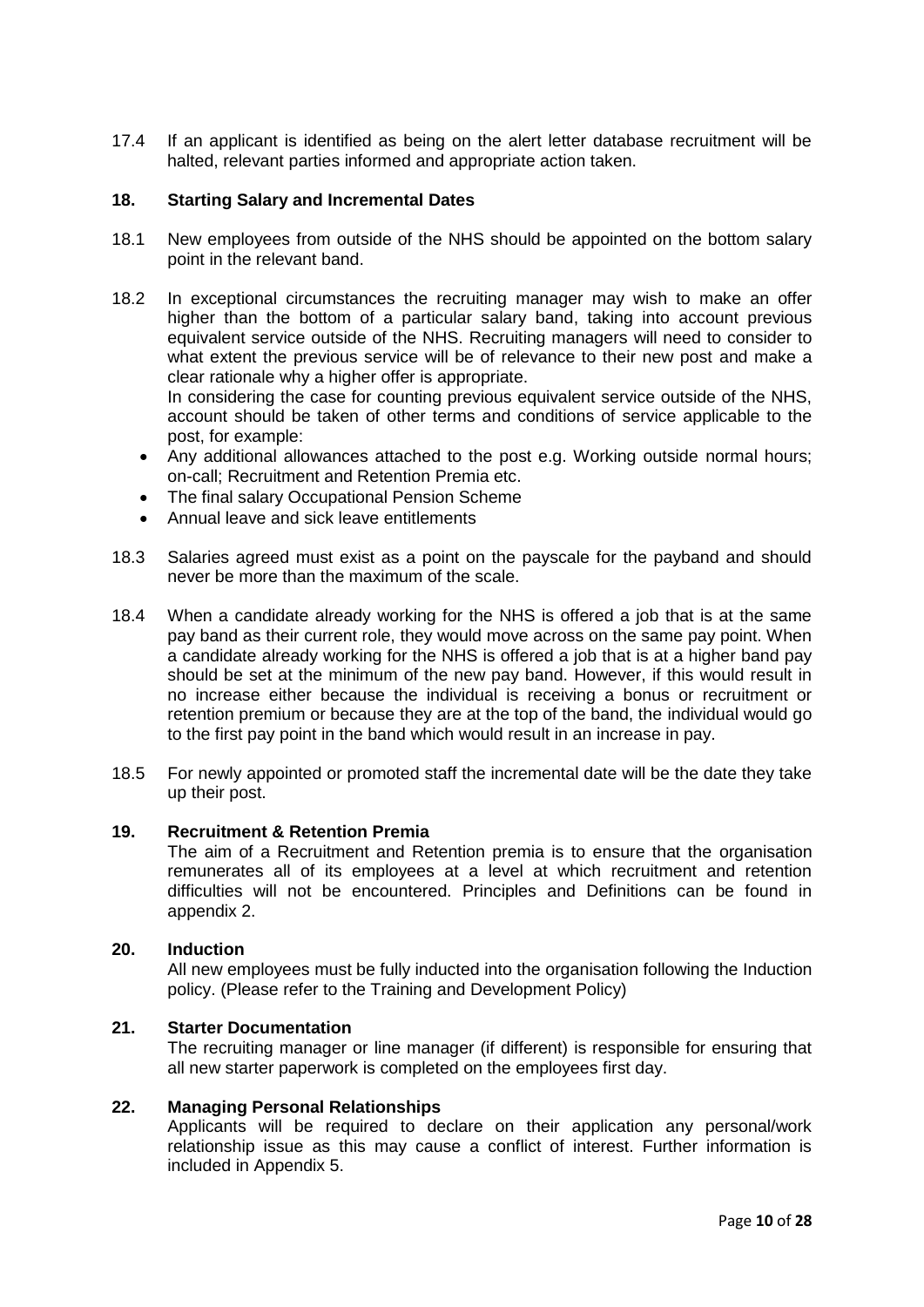# **23. Secondary Employment**

Employees may not engage in secondary employment (paid or voluntary) which conflicts with their work with the organisation, or which is detrimental to employees work with the organisation. Employees wishing to engage in secondary employment/voluntary work in addition to their primary post must refer to the working time regulations policy and declare their secondary employment to their line manager.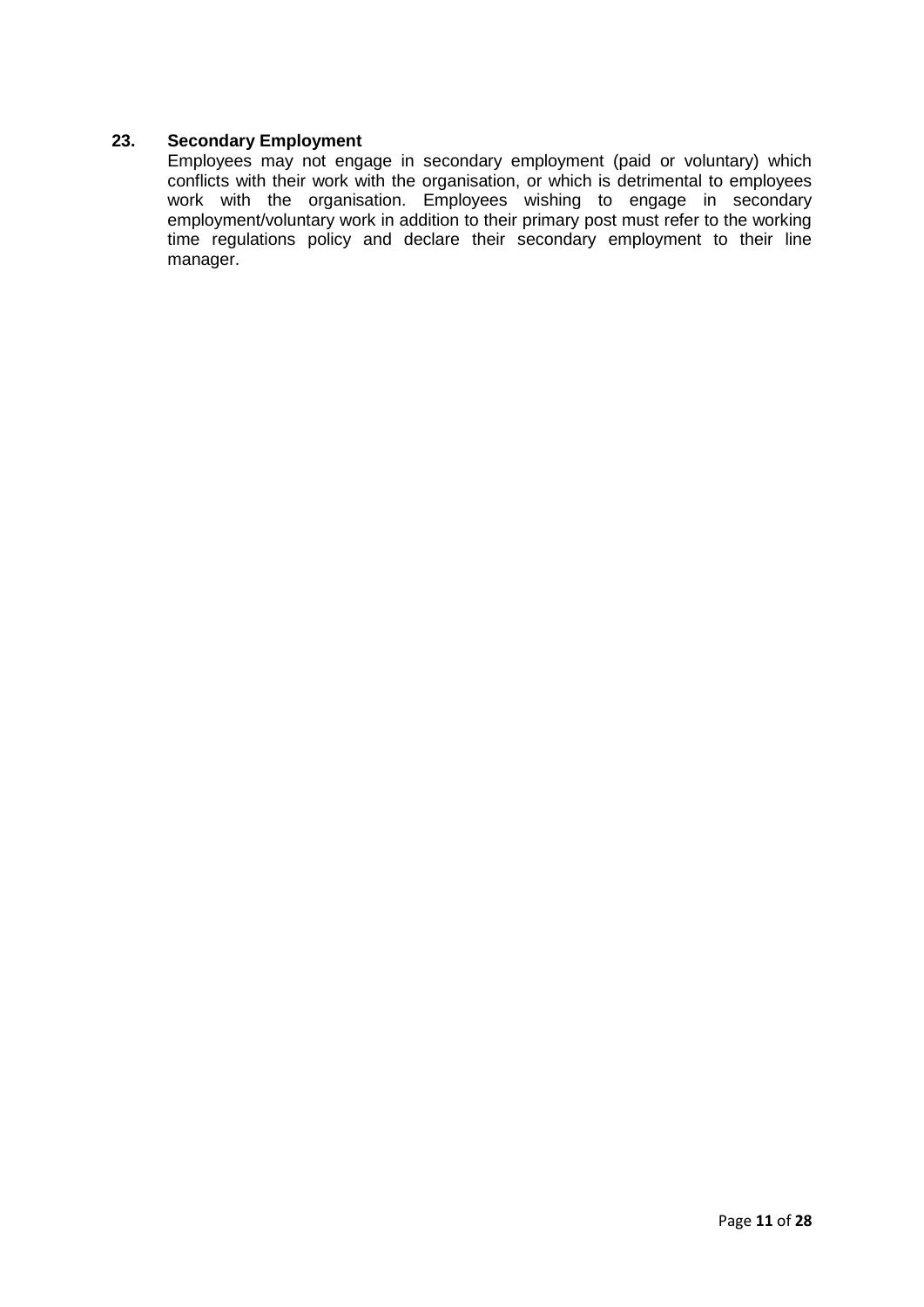# **1. Pre-Employment Checks**

#### 1.1 **Six NHS Employment Check Standard**

NHS Employers have published a series of standards that detail the legal and mandated employment checks that NHS organisations must carry out to meet the Department of Health's core standards outlined within the Standards for Better Health. These checks will be carried out on all prospective employees including temporary, fixed term and voluntary workers.

#### 1.2 **Verification of Identity**

The identity of all prospective employees must be reliably verified and recorded before any appointment can be made. Verification of identity checks are designed to determine that the identity is genuine and relates to a real person and to establish that the individual is rightfully using that identity.

All applicants are required to provide at interview, evidence of identity. This must then be photocopied by the Recruiting Manager (or nominated deputy) certified and retained with all the recruitment documentation. They must provide original identity documents in either of the combinations below:

- Two forms of photographic personal identification and one document confirming their address
- One form of photographic personal identification and two documents confirming their address

In addition, evidence will also be obtained of the applicant's signature. This will be acquired through the completion of a signature verification form that must be countersigned by the Recruiting Manager (or nominated deputy) and retained with all the recruitment documentation.

#### 1.3 **Right to Work Checks**

The Trust has a responsibility to prevent illegal migrant working in the UK. An individual must produce documents to prove they are permitted to work in the UK and that their identity is genuine.

If an individual is not subject to immigration control, has no restrictions on their stay in the UK or is a UK citizen, then they will still be required to produce a document or a specified combination of documents prior to commencing employment.

Where the individual has limited leave to be in the UK the checks will be repeated on that employee by the Recruitment team at least 3 months before expiry, until they provide specified documents indicating that they can remain permanently in the UK or until they leave the organisation's employment.

All documents provided by individuals must be checked following guidance on [www.ukba.homeoffice.gov.uk.](http://www.ukba.homeoffice.gov.uk/) A certified copy of the documents is to be kept on the personal file.

Certain documentation is accepted as proof of an individual's identity and this must be produced prior to commencement of employment.

#### 1.3.1 **Work permits/Certificates of Sponsorship - Tier 2**

If a prospective employee is not a British Citizen or a citizen of one of the EEA countries, they are likely to require a sponsorship certificate which will be applied for by the organisation to undertake employment. There are certain exceptions including: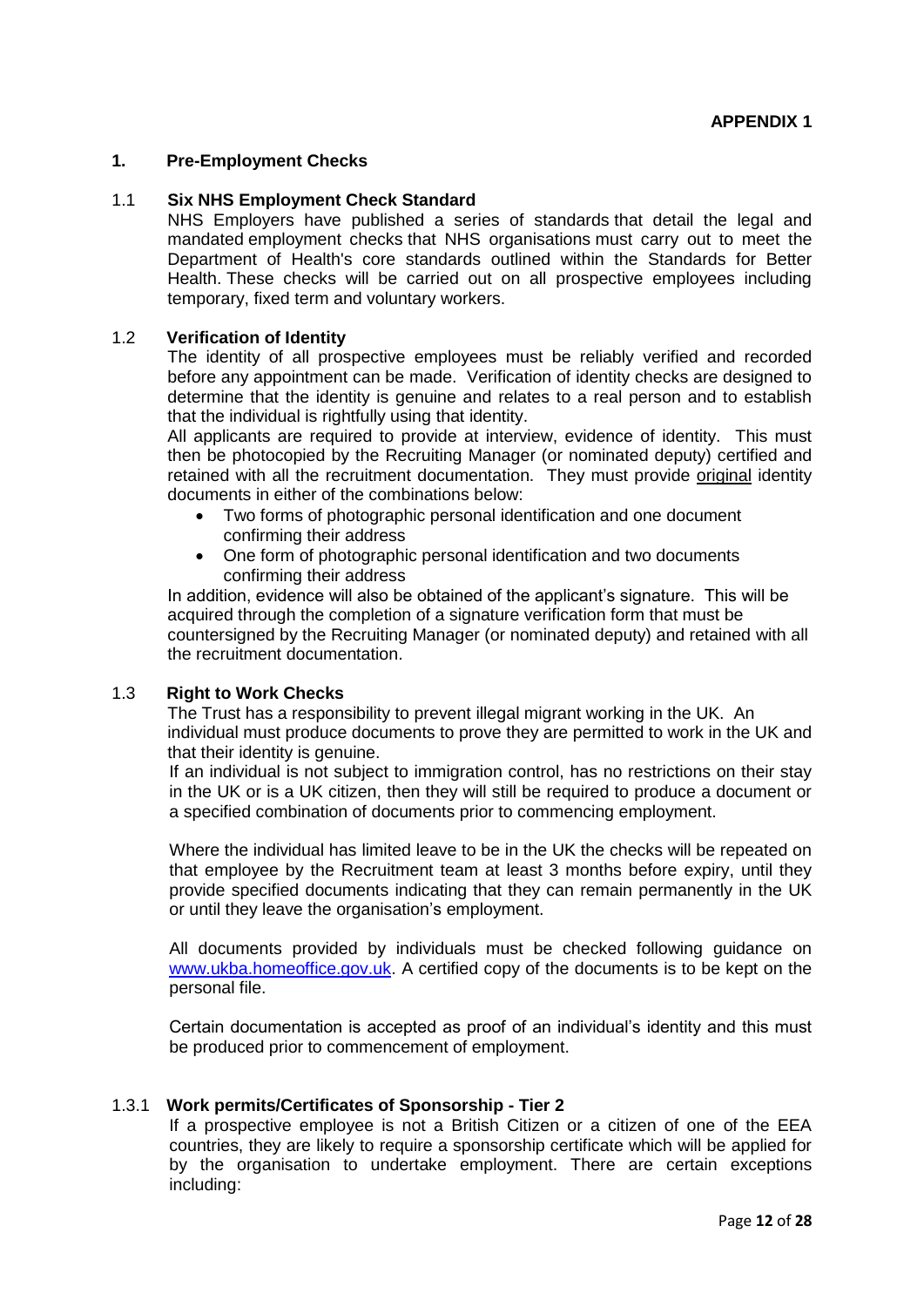- Swiss nationals
- a family member of an EEA or Swiss national who is in the UK exercising their treaty rights or a family member of an EEA or Swiss national who intends to join them in, or is travelling with them to, the UK
- a citizen of Gibraltar
- a Commonwealth citizen with permission to stay in the UK on the basis of UK ancestry.

If a recruiting manager has questions about the likelihood of their post being suitable for a Tier 2 sponsorship certificate they should contact the Recruitment team for further information.

Where successful applicants require a sponsorship certificate, the application process will be managed by the workforce service.

The organisation will have to demonstrate that the resident labour market has been tested appropriately by national advert for up to 4 weeks. This means that no EU/EEA Nationals were suitable to fill the post.

The individual applicant/employee is responsible for securing their leave to remain and entry clearance. They must also ensure they have appropriate documentation to support their leave to remain (passport stamps or Identity Card). Certified copies of these must be held on the employee's personal file for the duration of their employment.

The organisation will pay the sponsorship fee. The individual will be responsible for the payment for their leave to remain.

#### 1.3.2 **Refugees and Asylum Seekers**

A refugee has rights under the Geneva Convention to be treated no less favourably than citizens of the host nation. In the UK refugees have the right to work.

Since 2003 asylum seekers do not have the right to work in the UK. Only a very small number of asylum seekers will have the right to work and if so it will state 'employment permitted' on their Application Registration Card (ACR).

#### 1.4 **Employment History and Reference Checks**

Before any appointment is made it is essential to check the accuracy of a prospective employee's previous employment and/or training history. It is also necessary to receive assurance of an individual's qualifications, integrity and track record.

Recruiting managers should check the suitability of the supplied references at interview for all applicants and document any alternatives, if appropriate, on the preferred applicant's candidate confirmation form. The workforce service will then contact the referees for the preferred candidates by e-mail.

Reference should always be obtained in writing and will be requested using the organisation's standard proforma, although it may be necessary to further clarify information with the referee over the phone. Always obtain confirmation of employment and/or training in writing, either via post, email, fax, or using the organisation's preferred recruitment software (such as NHS Jobs or Health Jobs UK for instance). Electronic confirmation must come from a company email address (private email addresses such as Yahoo, Hotmail etc are not acceptable). Employers, including agencies providing staff to the NHS, will need to satisfy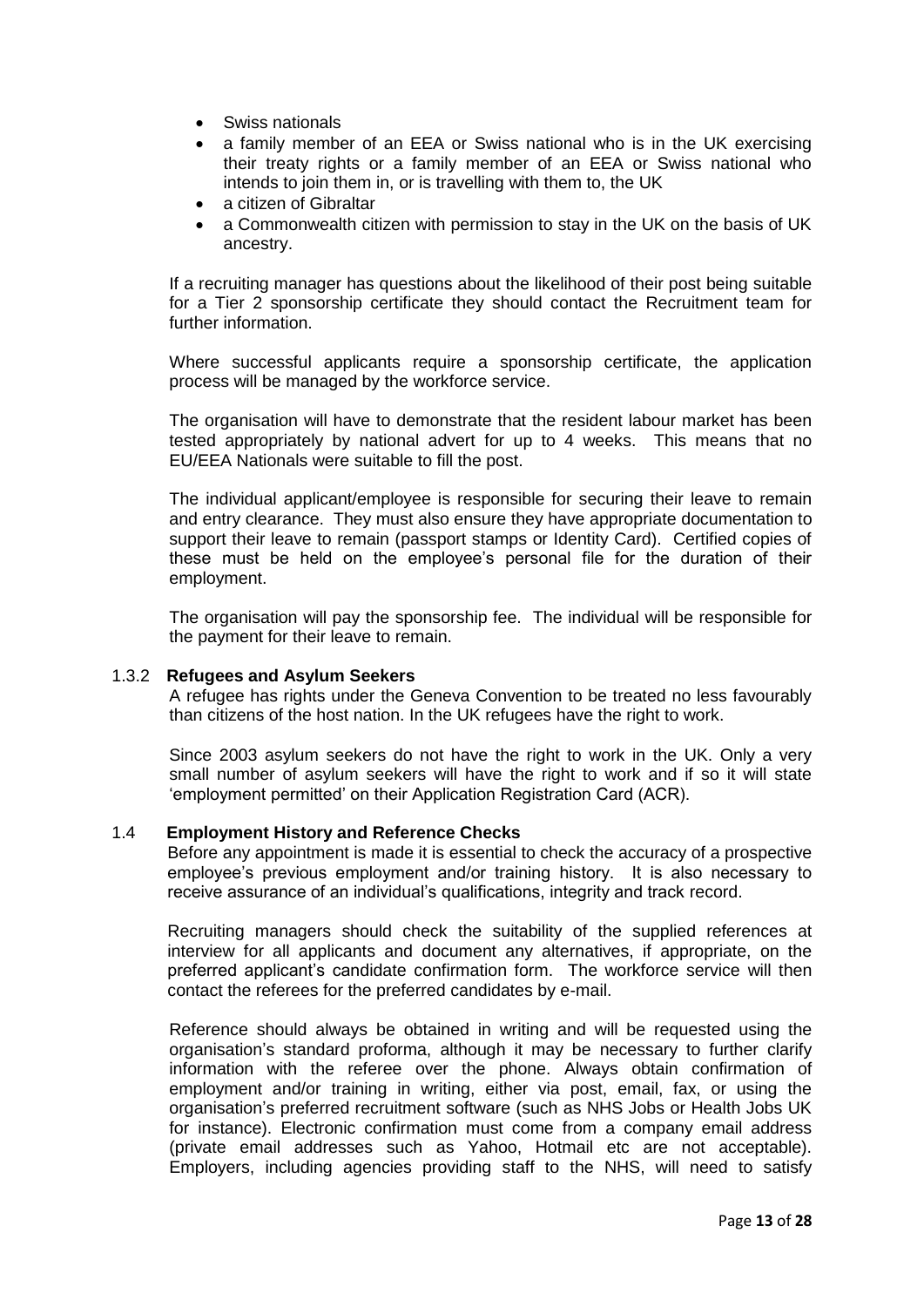themselves that both the referee and the organisation are bona fide. This could include checking that the organisation exists (using the phone book, internet or business directories). All references should include the referee's name, job title, a mainline switchboard number.

References should be appropriate in order to provide the best possible evidence on the suitability of an individual for a position. References should cover at least the last three years of previous employment and/or training history and they should include the applicant's current or most recent employer or training provider. Where an individual has been with one employer for five years or more, one reference may be sufficient. Where a prospective employee has changed employment frequently within the last three years, a sufficient number of confirmations must be obtained to cover the continuous three years history.

For Internal appointments a reference should be sought from the applicant's current/last NHS manager. Employers must assess whether any additional references are required to provide adequate assurances.

If the manager has any concerns regarding the reference they should seek advice from a HR Representative.

# 1.5 **[Registration and qualification checks](http://www.nhsemployers.org/Aboutus/Publications/Documents/Registration%20and%20qualification%20checks.pdf)**

The purpose of registration and qualification checks is to ensure that all prospective employees are recognised by the appropriate regulatory body and that they have the right qualifications to do their job. (Please refer to appendix 3 on Professional Registration)

#### 1.6 **Registration Checks**

Before any unconditional offer letter is issued the workforce service will confirm the individual is registered with the appropriate professional body. The individual is asked for a copy of their professional registration and this is placed on their personal file and documented on the starter checklist. This will also be checked on the professional bodies website. Professionally registered staff are required to maintain their professional registration throughout their employment. Further information is available in appendix 3.

#### 1.7 **Qualification Checks**

The organisation must ensure that all employees have the required qualifications to perform the role for which they are appointed. All applicants are required to provide at interview, evidence of any qualification that is required for the role. These must then be photocopied by the recruiting manager (or nominated deputy) and retained with all the recruitment documentation.

#### 1.8 **Occupational Health Checks**

Occupational Health checks ensure that employees are physically and psychologically capable of doing their role, taking into account any current or previous illness. It is designed to identify anyone likely to be at excess risk of developing work-related diseases from hazardous agents present in the workplace and to ensure, as far as possible, that they do not represent a risk to others and that they will be doing work that is suitable and safe for them.

Occupational health checks should be carried out when a member of staff is first appointed to a position within the organisation or if they change positions, where this involves a significant change of duties.

Applicants successful at interview and who are defined as 'healthcare workers' are required to complete a full occupational health pre-employment questionnaire.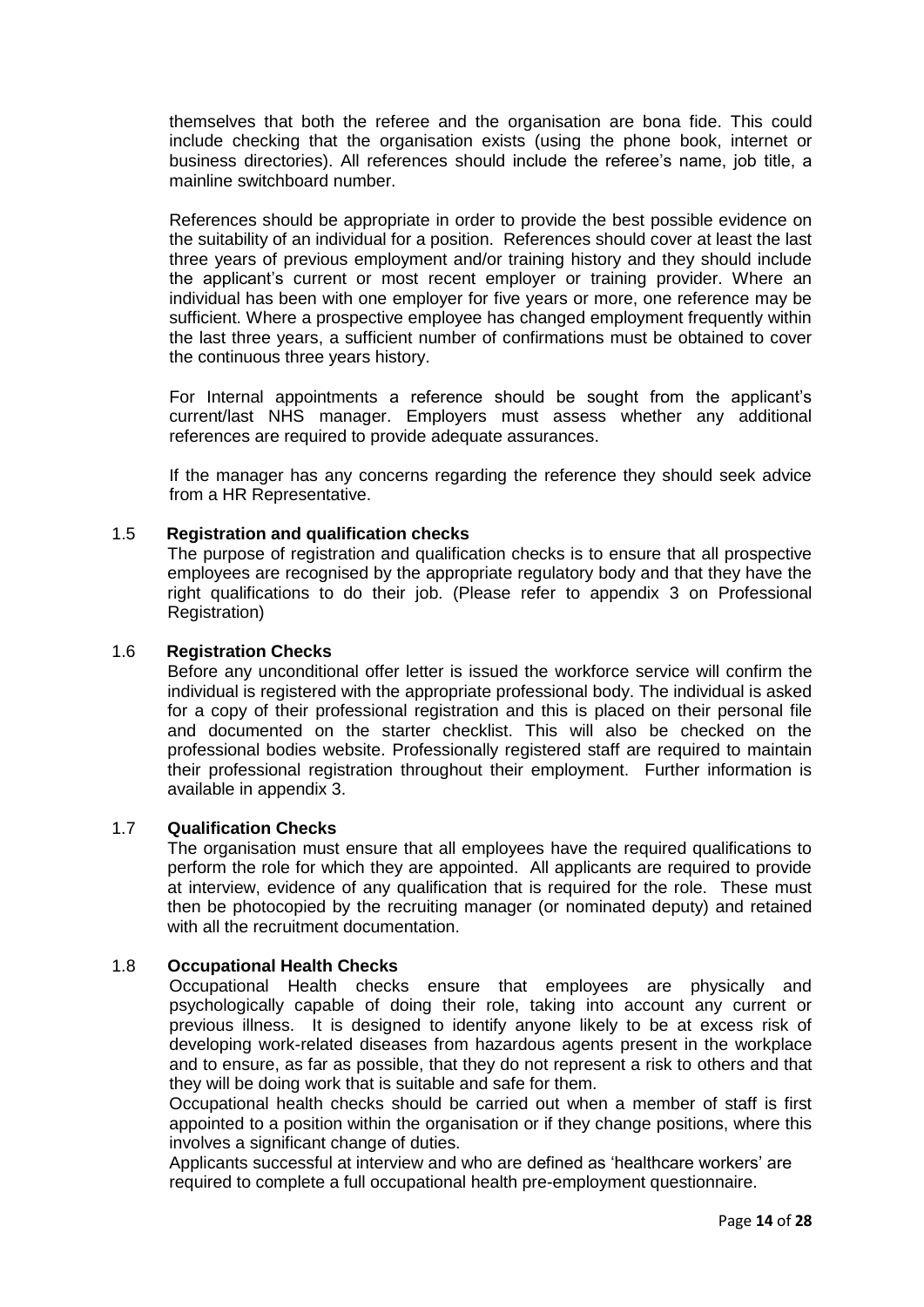Those that do not fit this definition are required to complete a work health declaration form asking whether they have either:

- Are you aware of any health conditions or disability which might impair your ability to undertake effectively the duties of the position which you have been offered?
- Do you have a health condition or disability which might affect your work and which might require special adjustments to your work or at your place of work?

The questionnaire or health declaration is sent to the successful applicant. A work health declaration form will only be submitted to the occupational health department if the applicant has answered yes to either of the above questions. Health questionnaires are sent directly to be reviewed by the Occupational Health department.

All checks must take into account the requirements of the Disability Discrimination Act 1995 (DDA) and Equality Act (2010) and reasonable adjustments must be made to ensure that people can work in the NHS regardless of physical impairment or learning disabilities. Occupational health checks should only be made once a job offer has been made.

Results of prospective candidate occupational health checks will be confidentially filed and stored in the occupational health department.

Once the Occupational Health department have reviewed all the information from the individual they will either issue a fit to work clearance certificate or provide a more report detailing the applicant's suitability for the role and advising of any adjustments that would need to be made to the working environment in order to facilitate employment.

It may be necessary for individuals to attend the Occupational Health Department in their first week of starting the new role in order to obtain any immunisation updates.

#### 1.9 **Criminal Background Checks / Disclosure Barring Service (DBS)**

Guidance on the procedure for dealing with a disclosure check and the recruitment of ex-offenders is attached in appendix 4

#### 1.10 **Recording Checks**

Evidence of all pre-employment checks conducted will be stored on individual HR files with a record of the outcome entered and maintained by the workforce service on ESR.

# 1.11 **Temporary/Agency/Contingent Workers**

Temporary workers should only be obtained through recruitment agencies approved by the Government Procurement Service. These agencies are responsible for obtaining pre-employment checks on all workers in line with all the NHS Employment check standards.

# **2. Follow-up for those who fail to satisfy the checking arrangements**

Individuals will not be able to commence employment with the organisation until satisfactory pre-employment checks have been received.

If unsatisfactory check(s) are received, the matter will be escalated to the recruiting manager and the following processes will apply: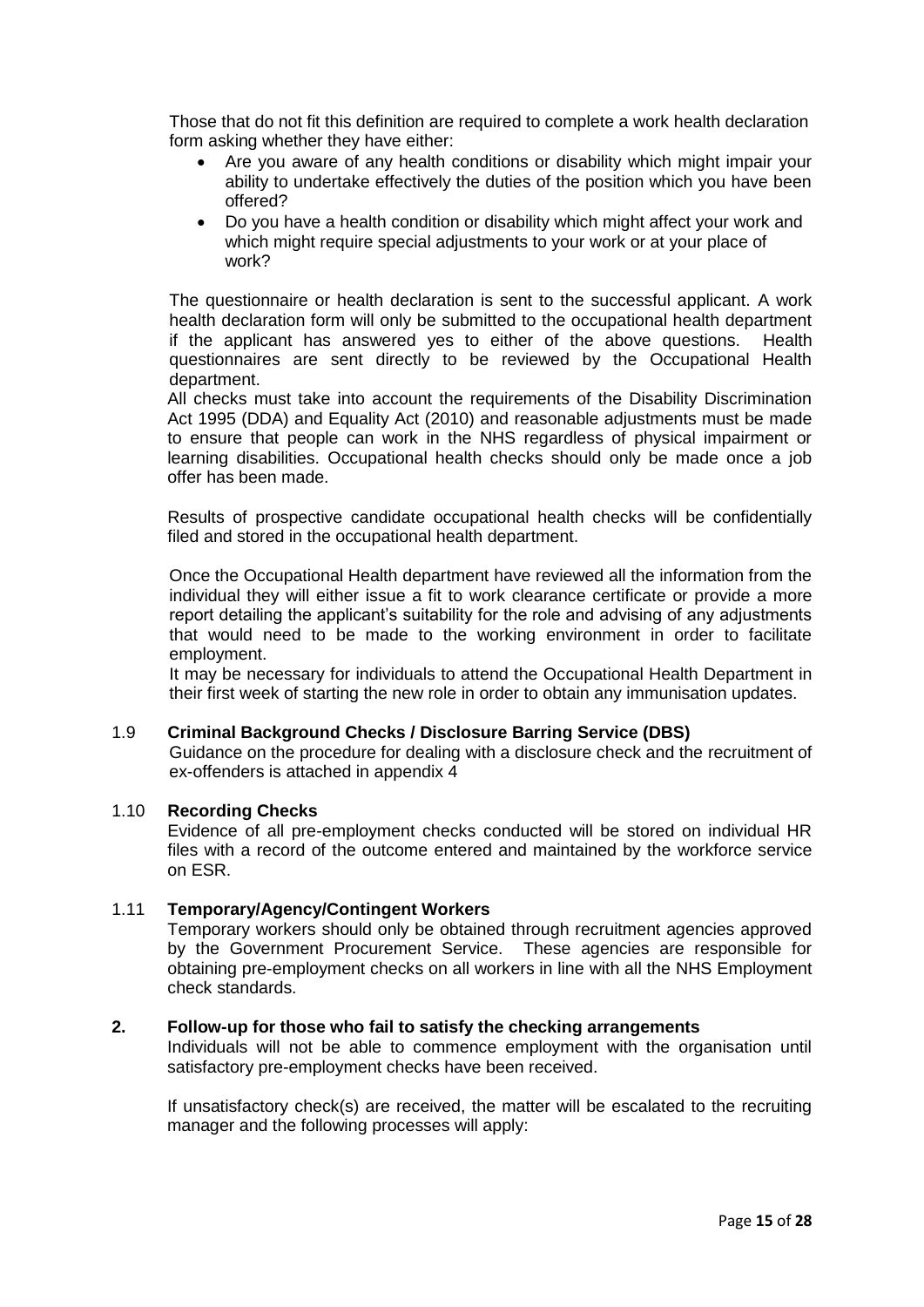# 2.1 **Eligibility to work in the UK & Identity Checks**

Failure by an applicant or employee to provide accurate information in regard to their eligibility to work in the UK or their identity checks will result in their immediate suspension from work without pay. At the same time the NHS Fraud team and the Home Office will be informed and an investigation undertaken by the recruitment/line manager and workforce service.

# 2.2 **Employment History & Reference Checks**

In the event of unsatisfactory employment history or reference checks being received, the recruiting manager will be informed, enabling them to make a full review of the facts and circumstances and make a decision to recruit or withdraw the job offer.

# 2.3 **Disclosure & Barring Service (DBS) Checks (Previously CRB)**

In the event that conviction or other information is contained on a disclosure, the recruiting manager will be informed and with the support of the workforce service they must be assured that all relevant facts have been considered prior to make a decision as to whether it would be appropriate for the applicant to be recruited to that position. It may be necessary to meet with the individual to discuss this further as well as refer to other declarations the applicant may have made throughout the recruitment process, i.e. on the application forms and at interview. Once all the facts and circumstances are determined a decision must be made as to whether to recruit or withdraw the job offer.

# 2.4 **Professional Registration & Qualification checks**

Please refer to Appendix 3 on Professional Registration

#### 2.5 **Occupational Health**

In the event of an unsuccessful Occupational Health check, the recruiting manager will be informed and with the support of the workforce service and Occupational Health team they must reassure themselves that all facts and options for reasonable adjustment on the grounds of health have been considered, prior to any offer of employment being withdrawn.

The recruiting manager/workforce service must confirm in writing the reasons for withdrawing the offer of employment and this will be kept in the applicants recruitment file.

2.6 Any deliberate omission, falsification or misrepresentation in the application form will be grounds for rejecting the application or subsequent dismissal if employed by the organisation.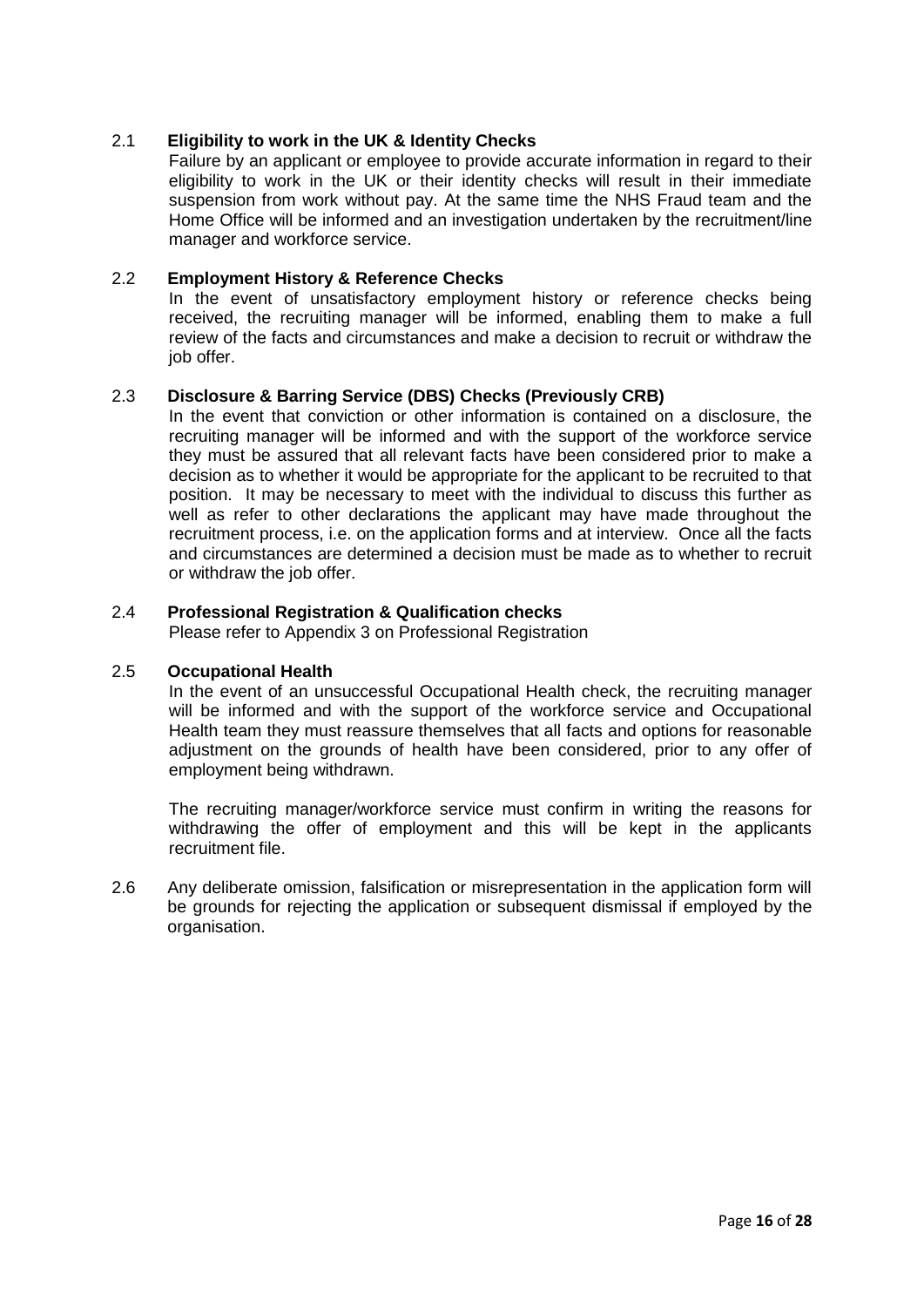# **Recruitment & Retention Premia**

# 1. **Definition**

- 1.1 Recruitment and Retention Premia (RRP) is an additional payment to the basic pay of an individual post or specific group of posts.
- 1.3 Recruitment and Retention Premia may be paid in circumstances "where market pressures would otherwise prevent the employer from being able to recruit staff to and retain staff in sufficient numbers for the posts concerned at the normal salary for a job of that weight".
- 1.4 Recruitment and Retention Premia is a supplementary payment over and above the basic pay that the post holder receives by virtue of their position on their pay band, any high cost area supplements, or any payments for unsocial hours or on-call cover.
- 1.5 Recruitment and Retention Premia will apply to posts rather than to employees. Where an employee moves to a different post that does not attract a recruitment and retention premium, either within the same organisation or elsewhere in the NHS, their entitlement to any previous recruitment and retention premium will cease and pay protection will not apply.
- 1.6 Both long-term and short-term Recruitment and Retention Premia will be expressed as cash sums and will be separately identifiable from basic pay, any high cost area supplement, and any other component of pay.
- 1.7 Any locally awarded recruitment and retention premium for a given post shall not normally exceed 30% of basic salary. It will be the responsibility of the organisation to ensure that any premium awarded locally do not normally result in payments in excess of this amount. In the event that, following review and subject to a 6 month notice period the Recruitment and Retention Premia is withdrawn, pay protection arrangements will not apply.

# *2. Short Term Premia*

- 2.1 Short-term Recruitment and Retention Premia will apply where the labour market conditions giving rise to recruitment and retention problems are expected to be shortterm and where the need for the premium is expected to disappear or reduce in the foreseeable future. Short term premia will normally be applied for a period of no longer than two years.
- 2.2 Short-term Recruitment and Retention Premia:
	- may be awarded on a one-off basis or for a fixed-term;
	- will be regularly reviewed (not less than annually);
	- may be withdrawn, or have the value adjusted, subject to a notice period of six months; and
	- will not be pensionable, or count for purposes of overtime, unsocial hours payments or any other payments linked to basic pay.

#### *3. Long Term Premia*

- 3.1 Long-term Recruitment and Retention Premia will apply where the relevant labour market conditions are more deep-rooted and the need for the premium is not expected to vary significantly in the foreseeable future.
- 3.2 Long-term Recruitment and Retention Premia: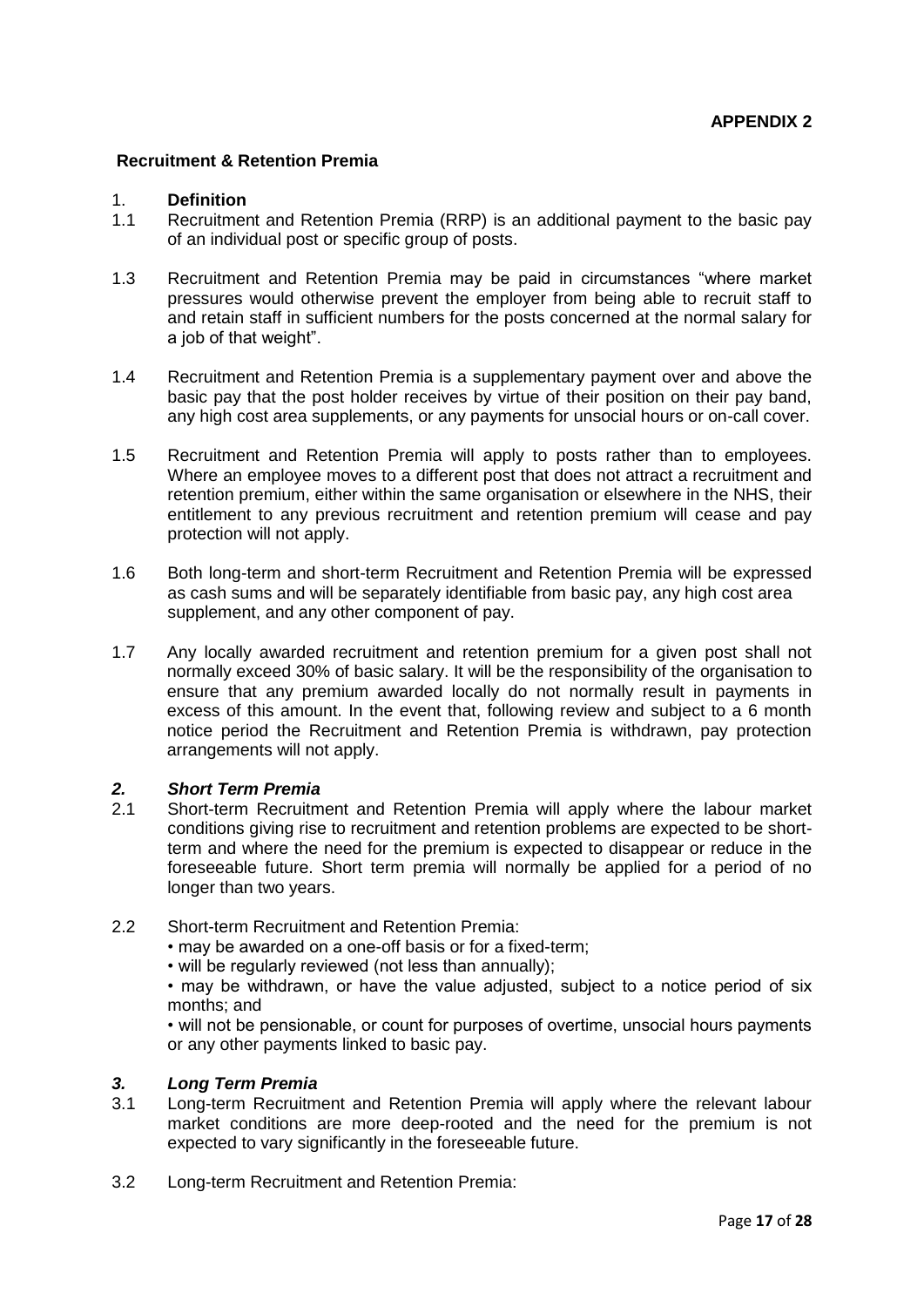• will be awarded on a long-term basis;

• will be regularly reviewed (not less than annually);

• may be awarded to new staff at a different value to that which applies to existing staff; and

• will be pensionable, and will count for the purposes of overtime, unsocial hours payments and any other payments linked to basic pay.

#### 4. **Procedure**

- 4.1 A recruitment and retention premia may be awarded on either a short-term or longterm basis, determined by principles outlined in the following paragraphs.
- 4.2 The application for the award of recruitment and retention premia can only be generated at Chief Officer level.
- 4.3 A record of all recruitment and retention premia being paid will be retained, and a review of all premia will take place at least annually.
- 4.4 The organisation may use premium in two main ways; either through recruitment; or through a requirement to retain staff; based on the job within a locality or through a market shortage or a specific skill set, both of these may be applied in a long or short term capacity.
- 4.5 Recruitment and retention premia will be considered in cases where it is proven that adjustments to non pay benefits are unlikely to improve the situation and one or more of the following conditions apply:

• There are documented labour market shortages within a defined geographical area;

• NHS employers locally have jointly agreed to pay supplements for designated posts and the organisation needs to remain competitive in the recruitment market for equivalent posts;

• There is a competitive non-NHS labour market where salary survey data indicates that enhancements to Agenda for Change evaluated pay rates would be required to attract and retain staff;

• Where there is consistent data showing high patterns of turnover, supported by exit interview data, indicating a direct link to dissatisfaction with pay levels.

- 4.7 If it is decided that the vacancy problem can be addressed most effectively only through payment of a recruitment and retention premium, management and staff side should decide in partnership whether the problem is likely to be resolved in the foreseeable future (in which case any premium should be short-term) or whether it is likely to continue indefinitely (in which case any premium should be long-term).
- 4.8 Before consideration is given to payment of Recruitment and Retention Premia to ensure retention of staff, management will ensure non-pay benefits (e.g. training and development) are sufficiently developed. Where possible local turnover rates should be compared with national rates. Regular analysis of exit interview data will be undertaken to assess how far pay is a factor in employees' decisions to leave the Authority.
- 4.9 If it is decided that a retention problem can be addressed most effectively only through payment of a recruitment and retention premium, the organisation will decide whether the problem is likely to be resolved in the foreseeable future (in which case any premium should be short-term) or whether it is likely to continue indefinitely (in which case any premium should be long-term).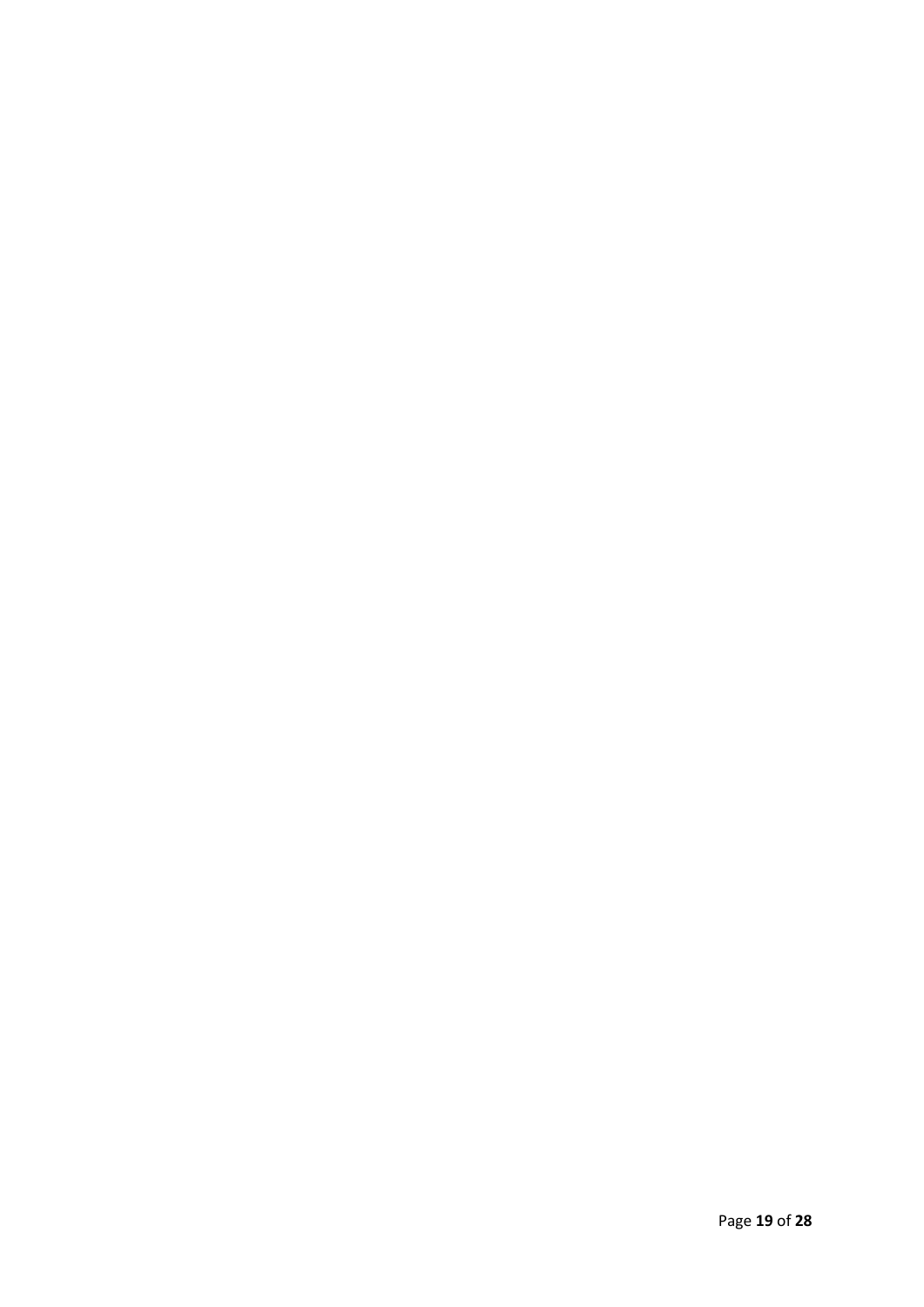# **Professional Registration**

#### 1. **Principles**

- 1.1 In order to protect the public and ensure high standards of clinical practice it is a legal requirement that the organisation may only employ registered practitioners in qualified clinical positions. This includes the following posts that have been accepted onto the register of the statutory regulatory bodies outlined in the NHS Employment Check Standards.
	- Medical and Dental
	- Nurses and Midwives
	- Allied Health Professionals
	- Healthcare Scientists
	- Hearing Aid Dispensers
	- Practitioner Psychologists
	- Pharmacy Technicians
- 1.2 Employees are responsible for maintaining their registration with their relevant professional body. If they do not maintain their registration or this is withdrawn the disciplinary procedure may be invoked.
- 1.3 Individuals who are not directly employed by the organisation (e.g. NHS Professionals, Agency and Locum workers) but who nevertheless are engaged in work that requires professional registration must also hold current registration. The organisation will ensure that there are processes in place to check the ongoing registration of such workers.

#### 2. **Procedure**

#### 2.1 **Employees Responsibility**

- 2.1.1 It is ultimately the responsibility of all employees who require professional registration to practice to ensure that they have the appropriate registration relevant to their employment/role. They must ensure that registration with their professional body remains current at all times and that they abide by their professional code of conduct.
- 2.1.2 Employees absent from the workplace, for instance on secondment, career break, suspension, maternity or long term sick will still be required to maintain their professional registration.
- 2.1.3 It is the duty of the individual to organise and pay the registration fee within the requested time limit and in line with renewal dates. Registered Professionals going on holiday over the lapse period, or on long-term sickness or away from the work place for other reasons e.g. secondment must take action, in advance, to receive the appropriate cover. In exceptional circumstances it may not be possible to renew registration e.g. unforeseen illness within the timescale, for which the manager will use their discretion.
- 2.1.2 Employees/contractors must disclose to the organisation any conditions attached to his/her registration at the earliest available opportunity.
- 2.1.3 During the course of their employment employees must, on request by management or workforce service, provide evidence that their registration has been renewed in accordance with procedures laid down.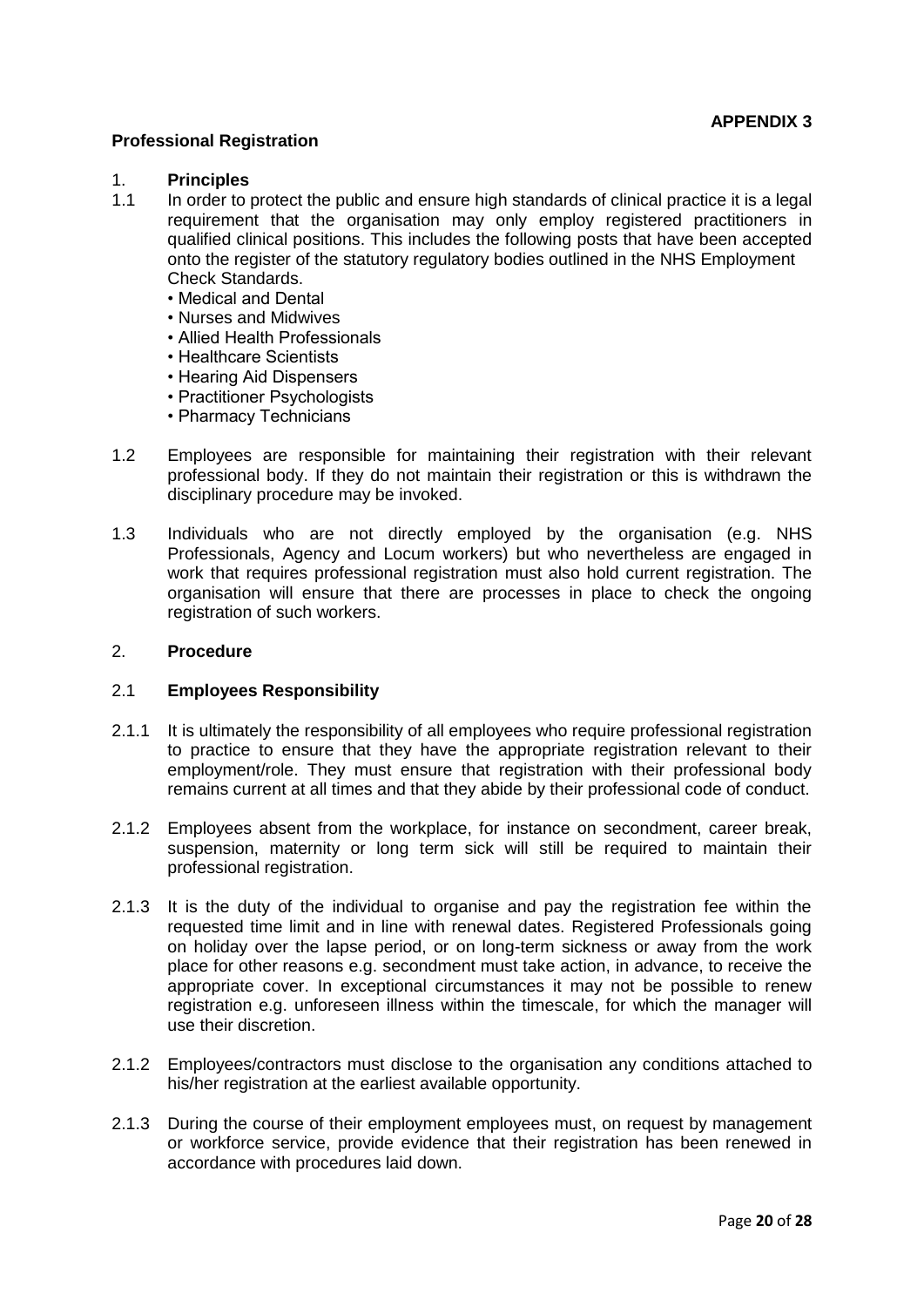- 2.1.4 All personal data, particularly name changes must be communicated to both the line manager and professional body to ensure accuracy of data. It is the duty of the individual to notify the NMC, GMC, GDC, HPC or GPhC of any change in their personal details for example: change of address. Failure to keep such details up to date will possibly leave the individual not receiving the appropriate reminder and thus the individual not being registered.
- 2.1.5 An individual in choosing not to register or allowing such registration to lapse would no longer be eligible to practice in that capacity and, may be suspended from duty without pay as they are in breach of their contract. (With the exception of staff who are on an employment break scheme). If after a maximum period of one month following the expiry of registration the individual has failed to re-register, it will be assumed that the individual has broken their contract and their employment will automatically cease.
- 2.1.6 When staff take an Employment Break, they remain an employee of the organisation. However, if the Employment Break does not necessitate them maintaining their professional registration, they will not be subject to the conditions within this policy in terms of failing to renew their registration. Once an individual returns to the organisation all conditions/responsibilities will apply.
- 2.1.7 Where a Professional holding an honorary contract with the organisation, chooses not to register or allows their registration to lapse, their honorary contract will be withdrawn.

# **2.2 Line Manager Responsibility**

- 2.2.1 If Managers engage someone from an Agency, this should be from one of the Agencies listed in the Government Procurement Service. Whilst it is part of the contract for the Agency to ensure that their registered workforce is in a position to practice by having a "live" registration, the organisation will, as a good employer, check the registration via the appropriate Website of all agency staff when they commence employment.
- 2.2.2 When staff have seconded into the organisation, their employer remains the organisation with whom they have a substantive contract. However, the organisation will as a good employer check the registration via the appropriate website.
- 2.2.3 If staff are working within the organisation as part of an SLA, their employer remains the organisation with whom they have a substantive contract, and as such this organisation should be ensuring that their workforces registration is "live". However, the organisation will as a good employer, check the registration via the appropriate website.
- 2.2.4 Managers who identify or are informed of a lapsed registration must take immediate action. Immediate actions will include:
	- · Contacting the employee
	- · Ensuring the person is withdrawn from undertaking the duties of a qualified clinician or professional with immediate effect.
	- · Discuss the options with the HR Team and employee
	- · Check re-registration with the relevant regulatory body, receive proof of renewal and evidence this in the personnel file
- 2.2.5 When considering action to be taken, managers will take account of the following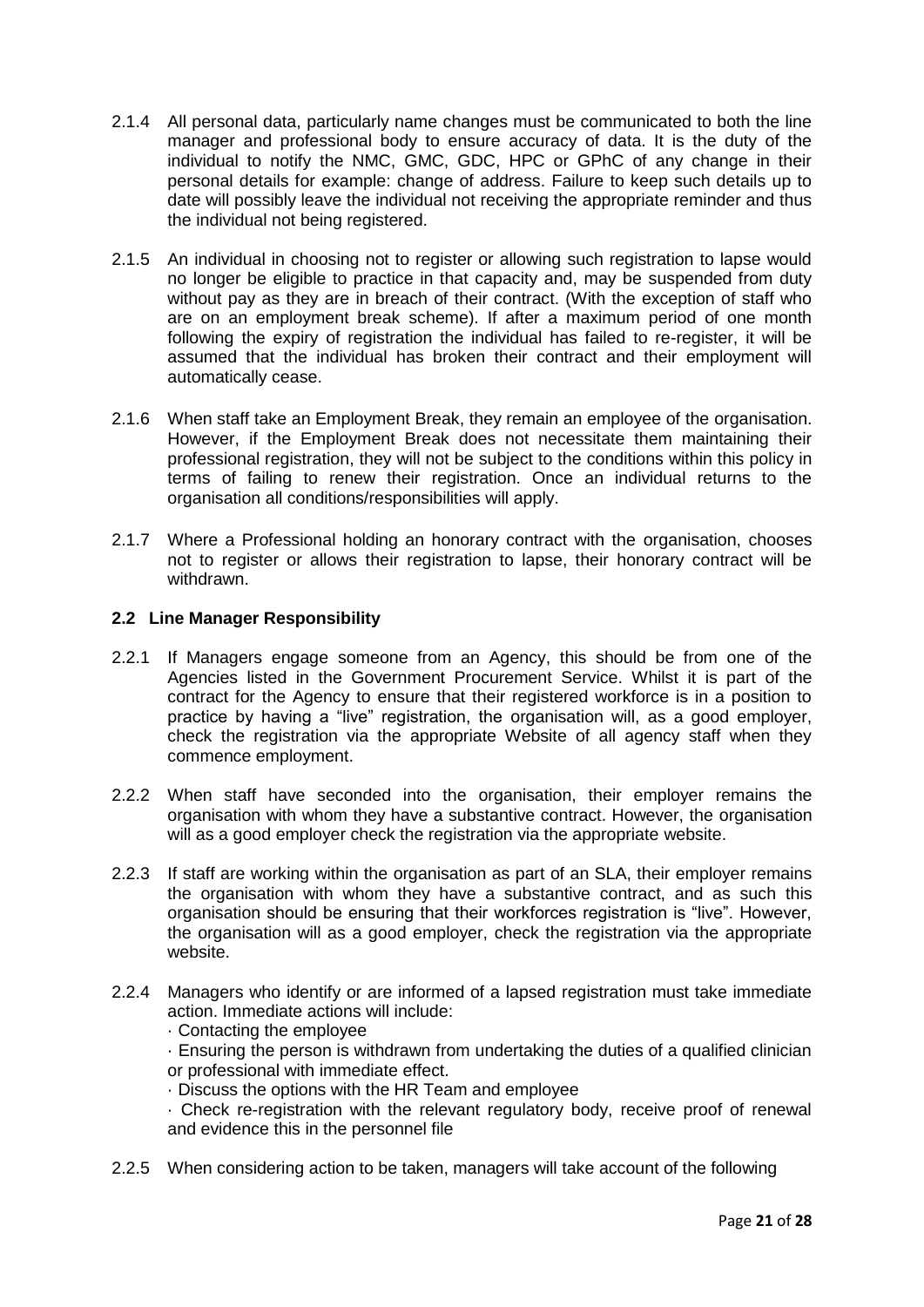factors;

· Length of time since registration has lapsed

· Reason(s) put forward for non-renewal

· Whether the individual has knowingly continued to practice without registration and has failed to notify management

· Any previous occasions when the individual has allowed their registration to lapse

· Whether the individual has attempted to conceal the fact that their registration has lapsed.

2.2.7 The manager in consultation with a workforce service representative should consider the following options:

· Allow the individual to take annual leave or time owing until their registration is renewed within an agreed time frame

- · Allow the individual to take unpaid leave where no annual leave is available
- · Suspend the individual from duty without pay, invoke disciplinary process

· Where feasible, consider transferring the individual member of staff to another area within the organisation that offers a non-patient contact role that is of equal value.

· Temporary downgrade into a non qualified post specific to service need

# **2.3 Workforce Responsibility**

- 2.3.1 The workforce service will check current registrations of all new starters to ensure that it is valid for the purpose of the practitioner's employment and place a copy on the individuals personal file.
- 2.3.2 The workforce service will ensure that the practitioner's registration details are placed on the ESR system. They will maintain the practitioner's registration on the ESR information system.
- 2.3.3 The workforce service will check that all practitioners have renewed their registration. For those that have renewed their registration, their details will be updated on the electronic staff record.
- 2.3.4 For those that have not renewed their registration or re registered the workforce service will contact the individual, copying in the manager, informing them that their registration is due for renewal and if that it is not renewed by the renewal date, then they will not be eligible to practice in that capacity and they may be suspended from duty without pay immediately as they are in breach of their contract.
- 2.3.5 Where a registration has not been renewed the workforce service will contact the individual and manager.
- 2.3.6 If after a maximum period of one month following the expiry of registration the individual has failed to notify the workforce service of their re-registration, there will be a final check after which it will be assumed that the individual has broken their contract and their employment will automatically cease. During this time there will obviously be discussions between the workforce service and appropriate manager as to whether contact has been made. Every effort will be made to facilitate the member of staff to re-register within the timescale set out in this policy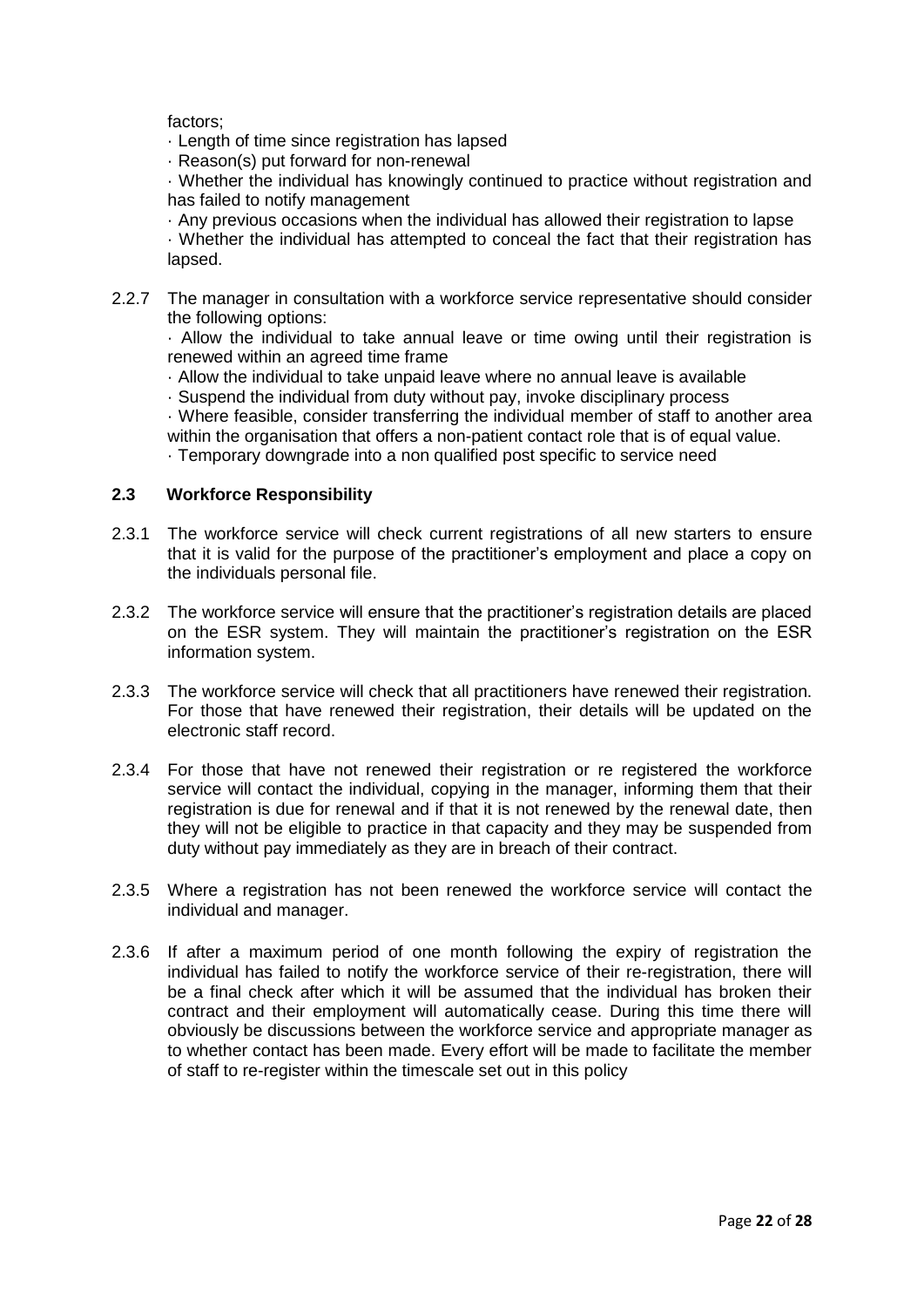# **Disclosure of Criminal Background & Recruiting Ex-Offenders.**

# 1. **Principles**

- 1.1 The organisation actively promotes equality of opportunity for all and welcomes applications from a wide range of candidates including those with criminal records. It undertakes not to discriminate unfairly against any subject of a Disclosure on the basis of conviction or other information received.
- 1.2 Disclosures are only requested after an assessment has indicated that it is proportionate and relevant to the post concerned. For those posts that require a disclosure all adverts, recruitment briefs and application forms will contain a statement indicating what level of disclosure will be required in the event of an individual being offered a position.
- 1.3 The workforce service will advise and guide recruiting managers where a Disclosure has been made.
- 1.4 The organisation undertakes to discuss any matters revealed in a disclosure with the person seeking employment, before withdrawing a conditional offer of employment.
- 1.5 The organisation may conduct an interview to enable an open and measured discussion to take place regarding any offences or other matters that might be relevant to the position. Failure to reveal information that is directly relevant to the position sought, could lead to the withdrawal of an offer of employment.
- 1.6 The organisation complies fully with the DBS code of practice. Every individual who is subject to a Disclosure will be made aware of this code of practice and a copy will be provided to all applicants.
- 1.7 Having a criminal record will not necessarily bar a potential employee from working with the organisation. This will depend on the nature of the position and the circumstances and background of the offence(s).
- 1.8 The organisation complies fully with the DBS code of practice regarding the correct handling, use, storage, retention and disposal of disclosures and disclosure information. Disclosure information will be securely destroyed as soon as the relevant information has been noted.
- 1.9 The organisation complies fully with its obligations under the Data Protection Act and other relevant legislation pertaining to the safe handling, use, storage, retention and disposal of disclosure information.
- 1.10 No disclosure information will be kept on personal files and where a disclosure needs to be kept due to a dispute or because additional information has been supplied it will be kept separately and securely in a non-portable, lockable storage unit.
- 1.11 Where disclosure information has been kept, it will be securely destroyed once the dispute is resolved or a decision has been made regarding employment or at the latest after 6 months.
- 1.12 Access to disclosure information is strictly controlled and limited to those who are entitled to see it as part of their duties.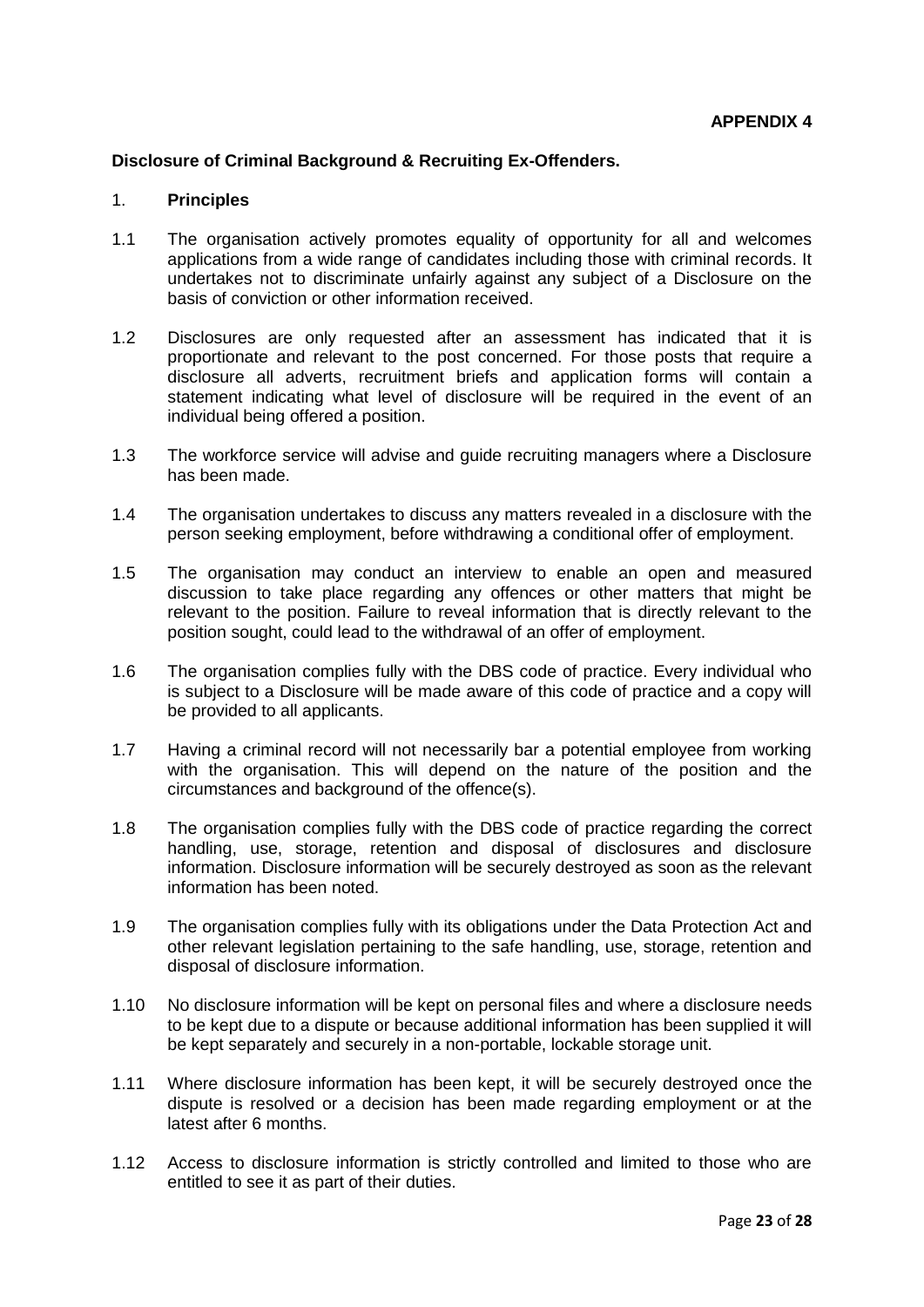- 1.13 For record purposes only the organisation will keep the following information:
	- The name of the subject.
	- The level of the disclosure requested.
	- The position for which the disclosure was requested.
	- The unique reference number of the disclosure.
	- Details of the recruitment decision taken
- 1.14 In accordance with section 124 of the Police Act 1997, Disclosure information is only passed to those who are authorised to receive it in the course of their duties.
- 1.15 The organisation maintains a record of all people to whom disclosure and disclosure information has been revealed and the organisation recognises that it is a criminal offence to pass this information on to anyone who is not entitled to receive it.
- 1.16 Disclosure information is only used for the specific purpose for which it was requested and for which the applicant's full consent has been given.
- 1.17 The organisation will comply with all recommendations from DBS on the proper use and safekeeping of the disclosure information.

# 2. **Procedure.**

- 2.1 Disclosure applications are processed by West & South Yorkshire & Bassetlaw Commissioning Support Unit using the Disclosure Barring Service (DBS) to assess applicants suitability for positions of trust.
- 2.1 When recruiting for a vacancy the Recruiting Manager needs to assess whether a DBS check is necessary and what level of disclosure is required in line with current DBS guidance. This should be done prior to advertising to enable the information to be included in the advert. Advice can be sought from a HR Representative.
- 2.2 Dependant on whether the role is eligible for a DBS disclosure the workforce service will ensure that the appropriate question is asked on the NHS Jobs application form.
- 2.2 Once the preferred candidate has been selected the workforce service will send the applicant disclosure application form and guidance booklet with instructions that the completed form must be returned with any supporting documentation that has not already been provided at interview.
- 2.3 The disclosure application form will be verified and countersigned by one of the workforce service team who are registered with the DBS and sent for processing.
- 2.4 If the Disclosure application contains information that may affect the appointment a workforce service representative will discuss this with the recruiting manager (in all instances), and the individual concerned where appropriate.
- 2.5 Where the information contained on the Disclosure Application form significantly impacts on a candidates ability, suitability and potential risk to undertake the post for which they have been appointed, any offer of employment must be withdrawn.
- 2.6 The decision to withdraw an offer of employment must be confirmed both verbally and in writing to the candidate concerned. Advice must be sought from a HR Representative.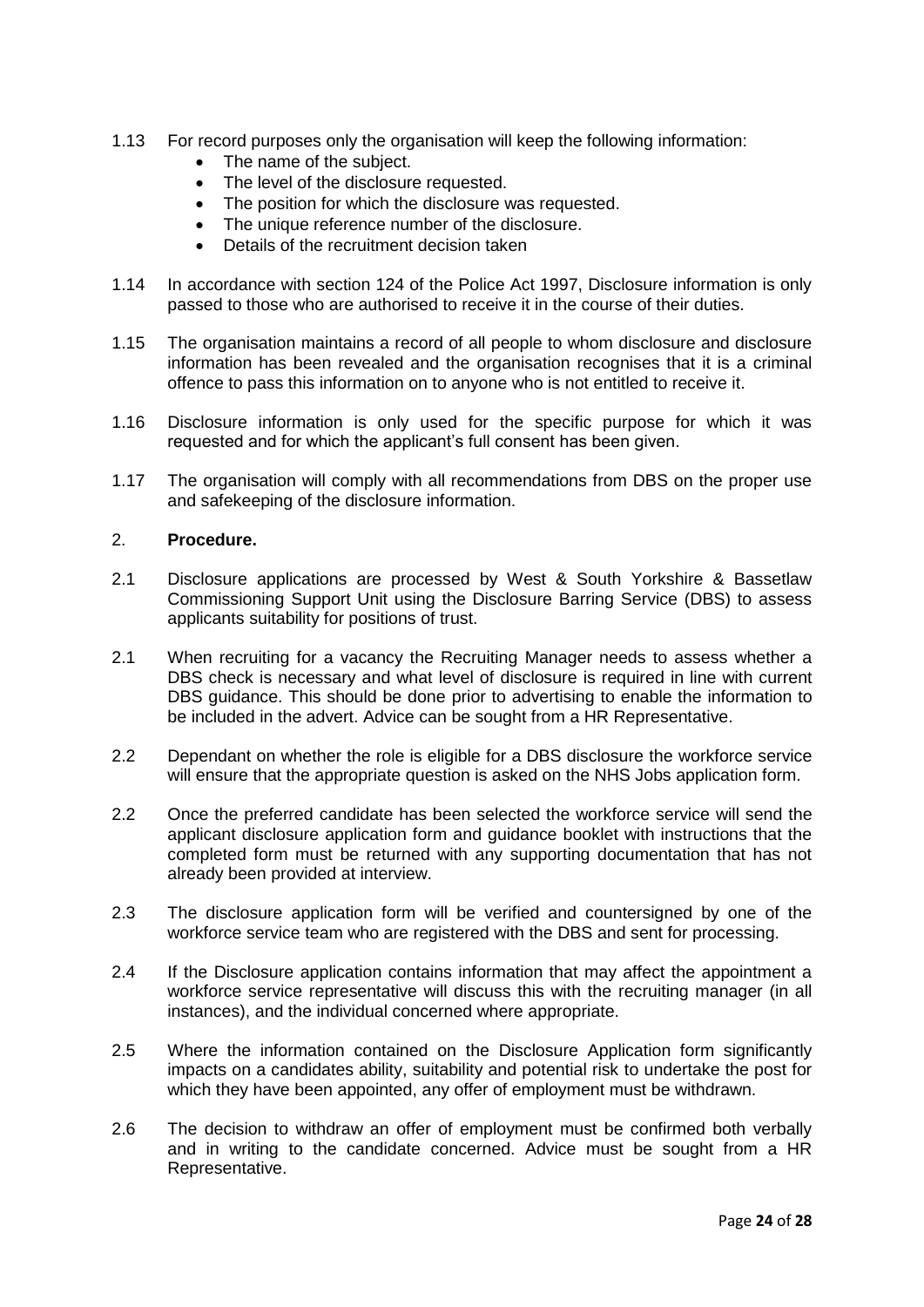# **Managing Personal Relationships**

#### 1. **Application**

- 1.1 Job applicants will be required to declare on their application any personal/work relationship..
- 1.2 The aim is to protect all staff of the organisation in situations where a personal relationship exists, or develops, so that staff cannot be accused of a conflict of interest, bias or be the subject of allegations from other staff or the organisation.
- 1.3 In the majority of situations where a line management relationship exists the organisation will not support staff working together where they have a close personal relationship as described.

#### 2. **Personal Relationships**

- 2.1 A personal relationship includes any relationship where a close family relationship exists, for example, mother, father, daughter, son, sister, brother (and including step and in-laws) partner, ex partner (including spouse or cohabitee), civil partner.
- 2.2 The scope of the term "personal relationship" applies to prospective staff who have a relationship with a current member of the organisation's staff, or where a relationship starts during employment with the organisation.

#### 3. **Examples of Potential Conflict of Interest/Bias**

3.1 Situations where a personal relationship may expose staff to conflict of interest or bias include, but are not restricted to, the following: Perceived or alleged breaches of probity Unfair advantage/favoritism Breach of confidence/confidentiality Harassment or bullying. Employee relations issues or Any other issues perceived to be gained from the overlap of a personal and professional relationship.

#### 4. **Personal Relationship between Staff with No Line Management Relationship**

- 4.1 This policy does not automatically prevent staff or prospective staff who have a personal relationship (described in section 2) from working together whilst employed by the organisation.
- 4.2 However, the existence of such a relationship must either be declared at the time of appointment/promotion or, if the relationship develops during their employment. Where there is a relationship this must be discussed with either their line manager or if more appropriate with a workforce service representative. Such a declaration will be strictly confidential.
- 4.3 Staff may normally continue to work together in the same team or department where this is appropriate, providing there is no conflict of interest and/or no line management relationship.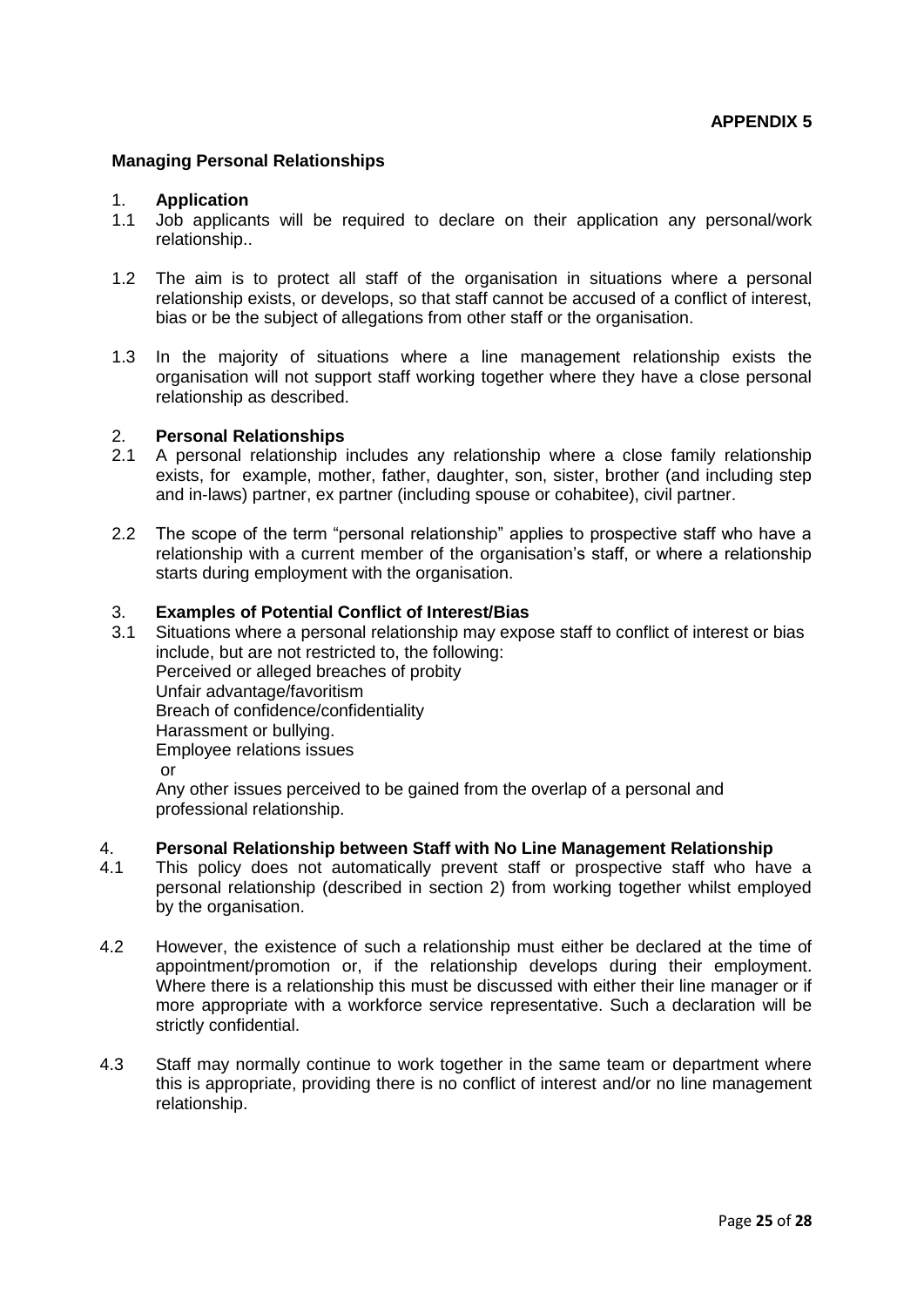# 5. **Personal Relationship Between Staff With a Line Management Relationship.**

- 5.1 Where a personal relationship exists, a prospective member of staff will not be appointed into a post which results in a line management relationship with someone with whom they have a personal relationship.
- 5.2 Where a personal relationship develops whilst working for the organisation, members of staff who are in a line management or supervisory relationship at work must not be involved with recruitment, selection, promotion, appraisal, pay or any other management activity or process involving the other member of staff.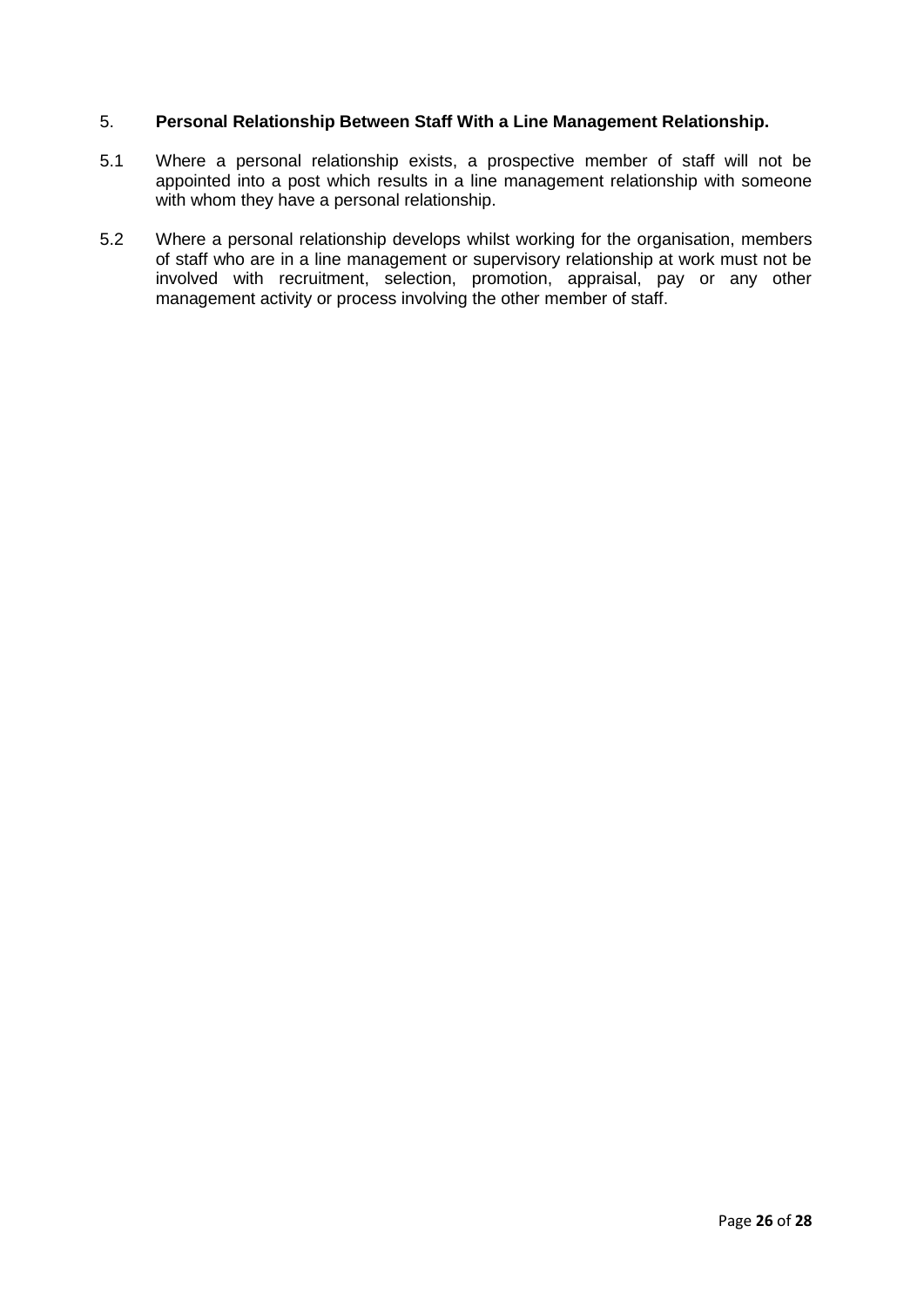# **Equality Impact Assessment**

| Title of policy                                        | <b>Recruitment and Selection Policy</b>                                  |          |  |
|--------------------------------------------------------|--------------------------------------------------------------------------|----------|--|
| Names and roles of people completing the<br>assessment | Hannah Morris, Senior HR Associate<br>Sharon Moore, Senior Associate E&D |          |  |
| Date assessment started/completed                      | 10/01/14                                                                 | 27/02/14 |  |

| 1. Outline                              |                                                                                                                                                                                                                               |
|-----------------------------------------|-------------------------------------------------------------------------------------------------------------------------------------------------------------------------------------------------------------------------------|
| Give a brief summary of the policy      | Recruitment and Selection Policy is designed to<br>support managers in providing a fair, consistent<br>and effective approach to the recruitment of all<br>employees, in accordance with employment law<br>and best practice. |
| What outcomes do you want to<br>achieve | To ensure the policy complies with legislation and<br>takes place effectively, efficiently and fairly.                                                                                                                        |

# **2.Analysis of impact**

This is the core of the assessment, using the information above detail the actual or likely impact on protected groups, with consideration of the general duty to;

eliminate unlawful discrimination; advance equality of opportunity; foster good relations

|                   | Are there any likely<br>impacts?<br>Are any groups going to be<br>affected differently?<br>Please describe.                                        | Are these<br>negative<br>or<br>positive? | What action will be taken<br>to address any negative<br>impacts or enhance<br>positive ones?                                     |
|-------------------|----------------------------------------------------------------------------------------------------------------------------------------------------|------------------------------------------|----------------------------------------------------------------------------------------------------------------------------------|
| Age               | Yes, candidates of a younger<br>age may potentially be<br>adversely affected if the job<br>description states x amount<br>of years experience.     | Negative                                 | Job description templates<br>are in place which do not use<br>x years of experience in<br>terms of language.                     |
| <b>Carers</b>     | <b>No</b>                                                                                                                                          |                                          |                                                                                                                                  |
| <b>Disability</b> | Yes, disabled candidates who<br>meet the essential criteria are<br>guaranteed an interview<br>under the two ticks scheme.<br>Specialist access and | Positive                                 | The policy makes provisions<br>to support disabled<br>candidates and this is<br>integrated into recruitment<br>documentation and |